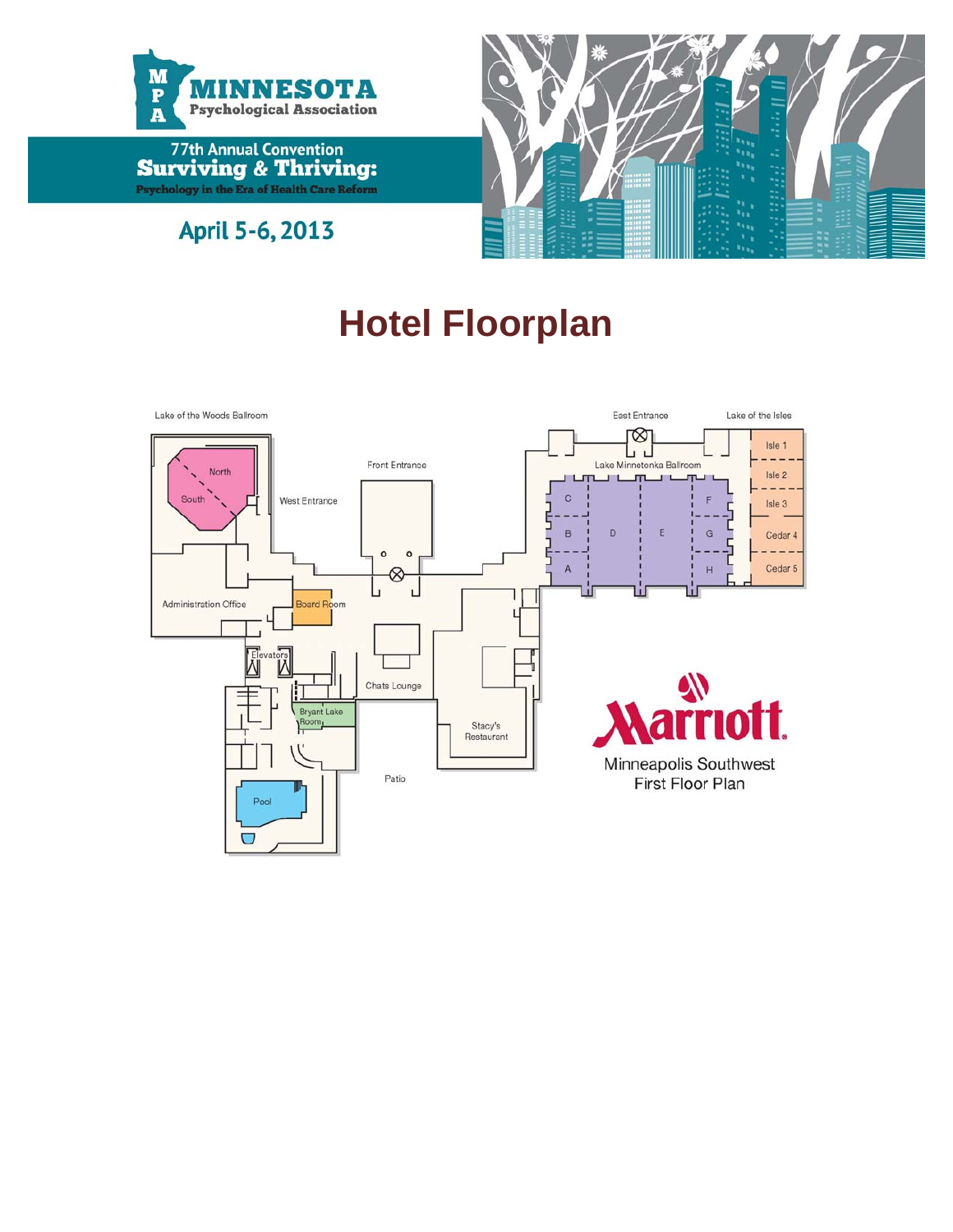

April 5-6, 2013



# **Schedule at a Glance**

## **Friday, April 5, 2013**

| $7:00am - 8:00am$                  | <b>Registration and Continental Breakfast</b>                                          |
|------------------------------------|----------------------------------------------------------------------------------------|
| $8:00$ am – 9:30am                 | <b>Welcome and Opening Keynote: Suzanne Bennett</b><br>Johnson, Ph.D. (President, APA) |
| $9:30$ am – $9:45$ am              | <b>Break and Exhibit Viewing</b>                                                       |
| $9:45$ am $-11:00$ am              | <b>Concurrent Breakout Sessions</b>                                                    |
| $11:15am - 12:30pm$                | Awards and Elder Recognition Luncheon                                                  |
| $12:30 \text{pm} - 1:00 \text{pm}$ | Dessert Break, Exhibit and Poster Session Viewing                                      |
| $1:00 \text{pm} - 2:15 \text{pm}$  | <b>Concurrent Breakout Sessions</b>                                                    |
| $2:15 \text{pm} - 2:30 \text{pm}$  | <b>Break and Exhibit Viewing</b>                                                       |
| $2:30$ pm – 3:40pm                 | <b>Concurrent Breakout Sessions</b>                                                    |
| $3:45$ pm – 5:00pm                 | <b>Concurrent Breakout Sessions</b>                                                    |
| $5:00 \text{pm} - 6:00 \text{pm}$  | Reception                                                                              |

## **Saturday, April 6, 2013**

| $7:00$ am – 7:30am    | <b>Registration and Continental Breakfast</b> |
|-----------------------|-----------------------------------------------|
| $7:30$ am – 8:00am    | <b>MPA Business Meeting</b>                   |
| $8:00$ am – 9:15am    | <b>Keynote: Randy Phelps</b>                  |
| $9:15$ am – $9:30$ am | <b>Break and Exhibit Viewing</b>              |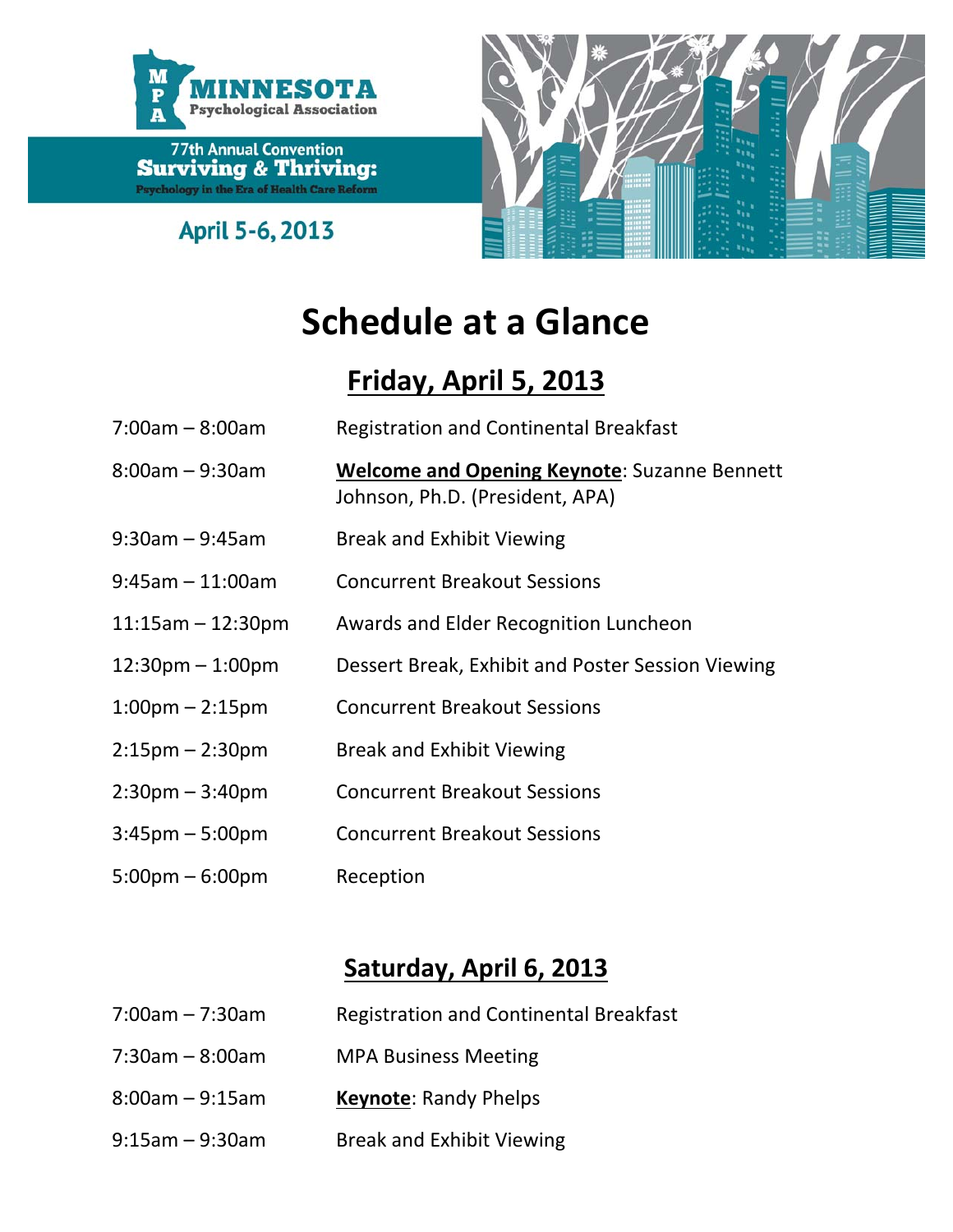

April 5-6, 2013



## **Saturday, April 6, 2013 ‐ Continued**

- 9:30am 10:45am Concurrent Breakout Sessions
- 10:45am 11:00am Break and Exhibit Viewing
- 11:00am 12:15pm Concurrent Breakout Sessions
- 12:15pm 1:30pm Academic Awards & Volunteer Recognition Luncheon
- 1:30pm 2:15pm Dessert Break, Exhibit and Poster Session Viewing
- 2:15pm 3:30pm Concurrent Breakout Sessions
- 3:30pm 3:45pm Break and Exhibit Viewing
- 3:45pm 5:00pm Concurrent Breakout Sessions

**CEU credits**: 13.5 hours max for entire convention – 6.5hrs on Friday and 7hrs on Saturday

## **Session Detail**

### **Welcome and Keynote Presentation—Friday, April 5th—8:00am—9:30am**

**Psychology's Paradigm Shift: Can Psychology Successfully Transition from a Mental Health to a Health Profession? Lake Minnetonka Ballroom A‐E**

Speaker: Suzanne Bennett Johnson, Ph.D. – President of APA

US health care is undergoing a profound paradigm shift from a biomedical model characterized by mind‐body dualism to integrated patient‐centered care based on the biopsychosocial model. Under the influence of the biomedical model, professional psychology became primarily mental health focused and often operated outside of the larger healthcare system. The paradigm shift within medicine to a biopsychosocial approach offers many opportunities for psychology to become partners in the larger health arena. To do so, psychology must meet the challenges of transitioning from a mental health to a health profession.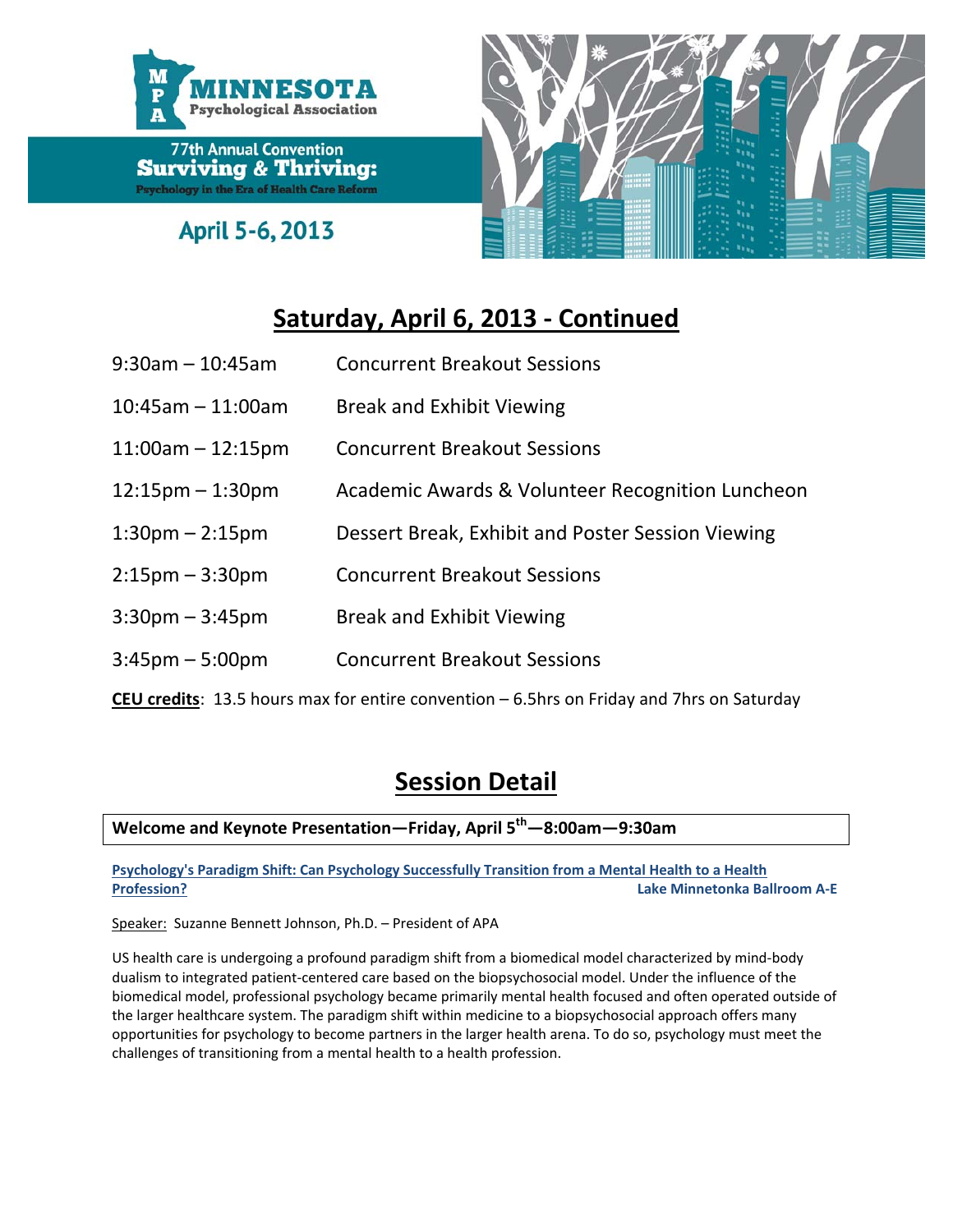

## April 5-6, 2013

#### Objectives:

- 1. Describe the impact of the biomedical model on US health care
- 2. Compare and contrast the components of the biomedical and biopsychosocial model
- 3. Describe roles and skills expected of a psychologist practicing in integrated, patient‐centered care

Continuing Education: 90 Minutes

#### **Concurrent Breakout Sessions – Friday, April 5 – 9:45am – 11:00am**

**Envisioning Future Collaboration in Healthcare Lake Minnetonka Ballroom F‐H**

Speaker: Karen D. Lloyd, PhD, LP and Kari. S. Duong‐Topp, PsyD, LP

Health care delivery models have been resistant to change, but change is here and more is coming. Change drivers in the next two years will be healthcare reform, new partnering approaches (ACOs,) technology supporting collaboration between organizations, health system consolidation and the move to ICD‐10 and DSM‐V. Consider how to pursue purposeful strategies for future success.

#### Objectives:

At the end of this session, participants will be able to:

- Identify several forces which will impact health care delivery in the next few years
- Consider several likely impacts on behavioral health practices
- Envision opportunities for participation in new models of health care delivery

Continuing Education: 75 minutes

#### **Billing Basics for Busy Psychologists Lake of the Isles 1‐3**

Speaker: Richard Sethre, Psy.D., L.P.

This presentation will review: billing programs, how claims are created and submitted, various ways that payers respond, and what to do if the claim is not successful. The information provided will enable participants to have a better understanding of how to file successful claims, how to respond to billing problems, how to objectively monitor a third-party billing service - and even, for smaller practices, to consider the possibility of doing their own billing.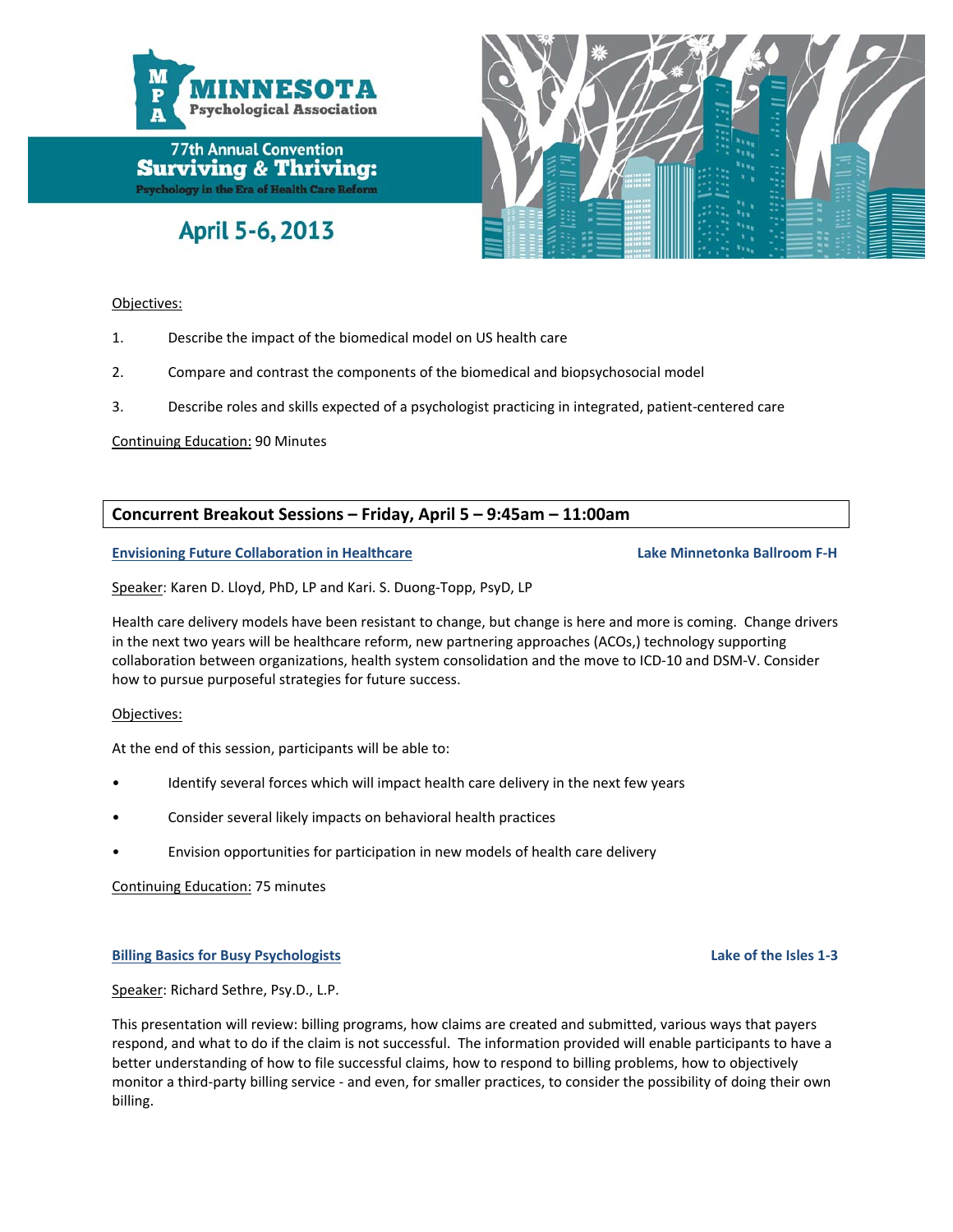

April 5-6, 2013



#### **Concurrent Breakout Sessions – Friday, April 5 – 9:45am – 11:00am ‐ Continued**

Objectives:

1. To understand the basic process of how claims are generated, submitted and paid.

2. Be able to identify the 6 basic pieces of data which must be accurately documented in order to have a claim accepted.

3. To understand when secondary claims are necessary, and how to generate them.

4. To understand the basic process of tracking payments.

5. To understand how to respond to denied claims

Continuing Education: 75 Minutes

#### **Navigating the Pathways to Licensure: Education Training & Experience Cedar Lake 4‐5**

Moderator: Angelina M. Barnes, JD

Panelists: Dr. Patricia A. Stankovitch, PsyD, LP, Jessica A. Rundell, MBA, Leo J. Campero, Dr. Rajakumar David, PsyD, LP

The Minnesota Board of Psychology walks participants through the requirements of licensure as a Licensed Psychologist (LP) with an introductory presentation on: educational, examination and general application requirements; board processes; and supervision. This short presentation to be followed by an opportunity for attendees to participate in a question and answer session moderated by the Executive Director of the Board with panelists representing staff, board member, and training director perspectives. Attendees of this session will hear about the Board's Professional Responsibility Examination (PRE), licensure processes under the new administrative rules, and the complex area of post-doctoral supervision in preparation for Minnesota licensure as a Licensed Psychologist.

#### Continuing Education: 75 minutes

#### Adverse Childhood Experiences: Data and Consequences, National and Local Lake of the Woods North Salon

Speaker: Glenace Edwall Psy.D., Ph.D., LP, M.P.P.

Studies begun at Kaiser Permanente in the mid‐1990s documented graded dose‐response relationships between Adverse Childhood Experiences (ACEs) and a variety of health and mental health consequences in a large population. More recently, many states including Minnesota have collected data on ACEs and health status for their populations; Minnesota‐specific data was just made public in January, 2013. A developmental model based on the effects of toxic stress has been assembled to account for the relationships among ACE scores and outcomes, and is being refined and used educationally by the Centers of Disease Control and Prevention (CDC) and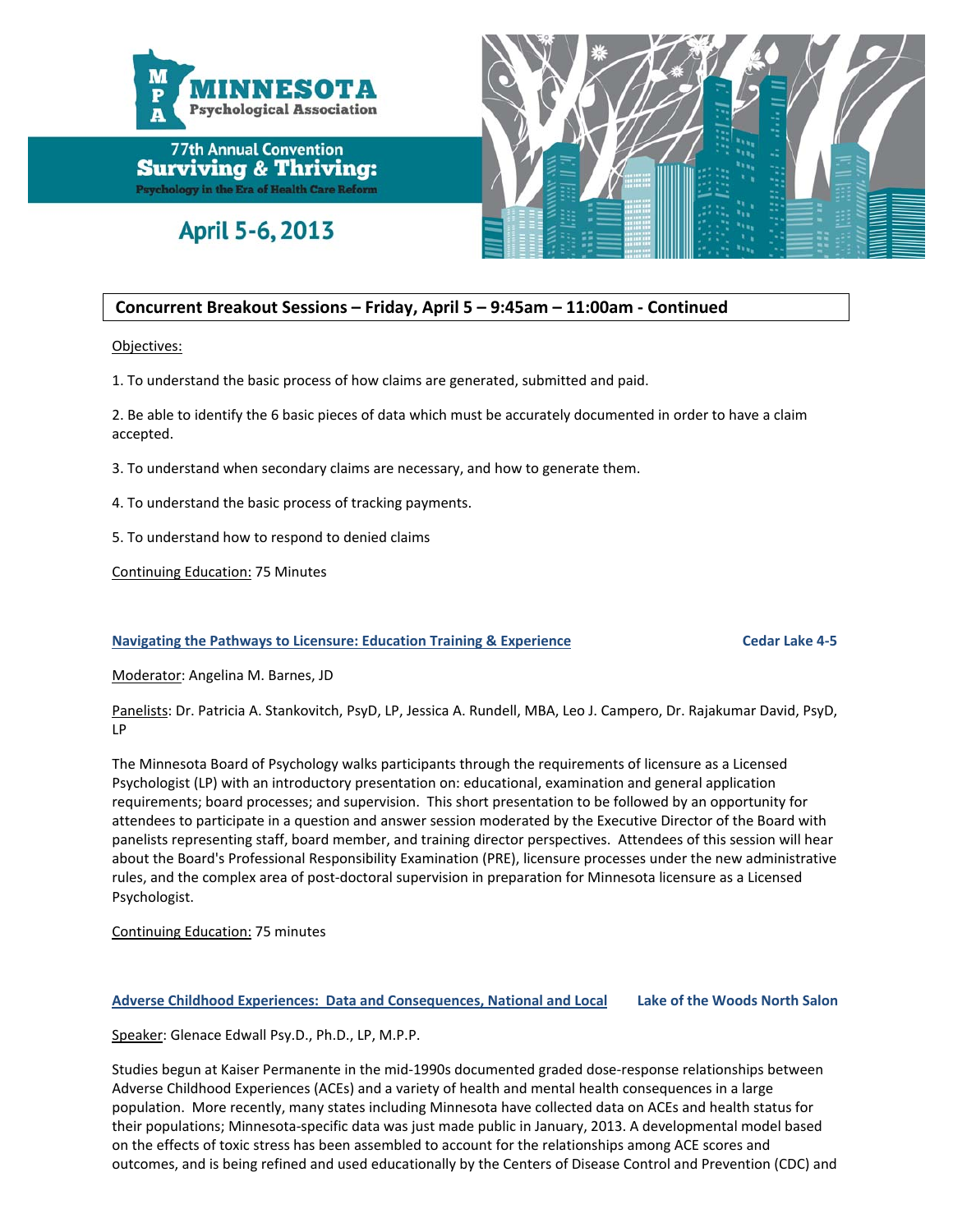

April 5-6, 2013



#### **Concurrent Breakout Sessions – Friday, April 5 – 9:45am – 11:00am ‐ Continued**

the Harvard Center for the Developing Child, and will be described in this presentation. In addition, several states beginning with Washington have organized community‐specific efforts to promote resilience in response to ACEs, and implications of these programs for a Minnesota response will be discussed.

Continuing Education: 75 minutes

#### **Poster Sessions – Friday, April 5 – 12:30pm – 1:00pm – Lake of the Woods South Salon**

#### Determining if Population Density if Related to Physical Activity in Minnesota Adolescents - Jenna L. Buth-Croes, **B.A.S.**

This is a health psychology‐related literature review of the relationship between physical activity and population density in adolescents. The research presented focuses on the impact of one's environment (mainly population density) on an individual's physical activity level. Additionally, the relationship between obesity and physical activity, gender differences, and ethnicity differences will be discussed in the presented research.

#### **Conceptualizing the Treatment of Children Exposed to Complex Trauma ‐ Jessica A. Davis**

Children exposed to complex trauma appear to develop a unique set of interpersonal and regulatory abilities that can lead to significant disruption in daily functioning. Current treatments appear better suited to address isolated incidents of trauma exposure. Most proposed treatments for complex trauma are awaiting independent replication, however commonalities in the literature suggest that treatments for this population should be constructed around six core guidelines.

#### **Cross National Master Therapists: Preliminary Results of a Qualitative Meta‐Analysis**

#### **Salina Renninger, Ph.D., LP / Ashley Sovereign, Psy.D., LP / Len Jennings, Ph.D., LP**

Master therapists, those considered "the best of the best" by their colleagues have now been studied in a number of regions worldwide. Beginning with the Jennings and Skovholt (1999) study of Minnesota master therapists, a total of 13 qualitative studies have been completed on master therapists from seven different countries. Preliminary findings from a qualitative meta-analysis of five international studies will be presented. These findings will enrich what we know about these highly regarded therapists.

#### Yoga for Participants in an Inpatient Sexual Offender Treatment Program - Tera J. Jansen, MA / Amy C. Moran, **MA, RYT**

Alpha Human Services is a non‐profit, residential treatment facility for individuals charged with a criminal sexual offense. In 2012, a brief Mindful Hatha Yoga series was offered within the context of the program to determine whether offering yoga classes at this facility was both acceptable and feasible. Program evaluation data collected before and after a 5-week yoga series and at 3-month follow-up suggest that participants in the yoga class experienced benefits associated with the practice.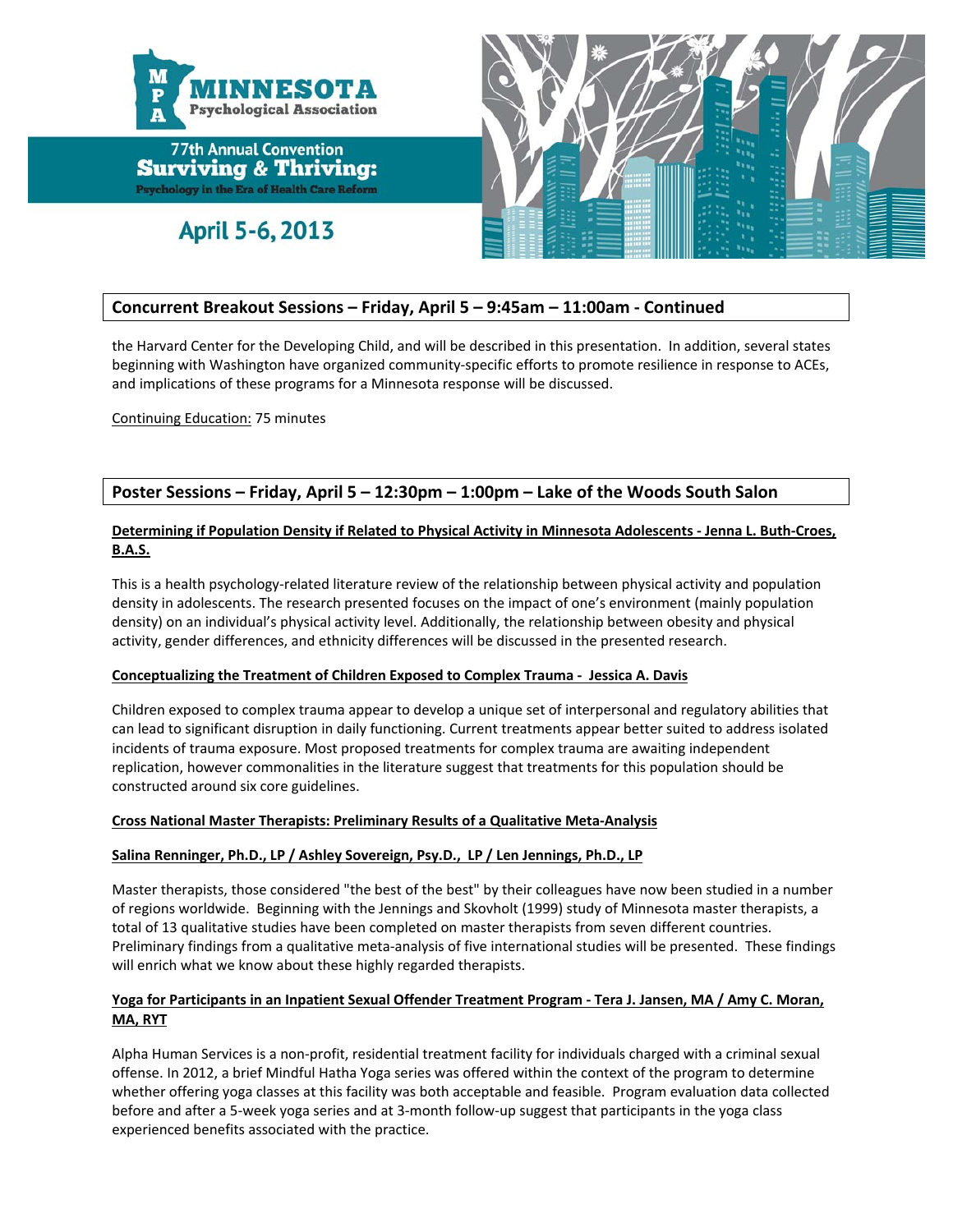

April 5-6, 2013



#### **Poster Sessions – Friday, April 5 – 12:30pm – 1:00pm ‐ Continued**

#### **Virtual Reality Therapy for Combat‐Related PTSD: A Methodological Review**

#### Terry L. Poe / Dustin A Coyle / Tiffany R Milana Shrode/ Erin A. Brennan / Jeffrey T. McLeod / Regilda Anne A. **Romero**

The development and evaluation of innovative approaches to treat combat-related PTSD is crucial. Many service members fail to make lasting improvements with treatment or are resistant to treatment altogether. This methodological review aimed to identify main findings and critically evaluate literature that examined the effectiveness and utility of virtual reality exposure therapy (VRET) for the treatment of combat‐related PTSD. The presentation reviewed methodological limitations that are helpful in understanding outcomes of PTSD treatment.

#### **A Review of Cultural Disparities Regarding Suicidal Behavior in At Risk Poplulations ‐ Emma R. Hamilton**

Suicide is a ubiquitous phenomenon that permeates all cultures and socioeconomic strata. Distinct ethnic groups show unique patterns of suicidal behavior. Certain 'at risk' groups possess risk and protective factors that differentially affect the likelihood of death by suicide. Greater efforts should be made to actively recognize risk factors in certain ethnic groups, and mental health practitioners should focus on culturally sensitive incorporation of protective factors into suicide intervention.

#### **Equine‐Facilitated Psychotherapy as a Complimentary Intervention for Substance Use Disorders ‐ Carissa K. Brandt**

The incorporation of equines into the treatment of individuals with psychological, emotional, or behavioral difficulties is commonly referred to as equine‐facilitated psychotherapy (EFP). EFP is frequently used as a complimentary intervention to empirically supported therapeutic interventions. During EFP, horses support clients' development of positive behavior and emotional wellness through a variety of activities. Treatment goals of EFP emphasize the development of coping resources, problem solving strategies, communication skills, and positive social relationships.

#### **Measures of Spiritual Growth in a Christian Institution ‐ Rebekah A. Carrizales**

The present study seeks to explore a relationship between time spent at a Christian College and spiritual growth. The Brief Measure of Religiousness/Spirituality (BMMRS) and a demographic questionnaire were the assessments used to gather data. The results showed that there was a positive correlation between Organizational Religiousness and number of semesters completed at Northwestern College. There was a negative correlation between Religious Support and number of semesters completed at Northwestern College.

#### **Spirituality and Everyday Life: Crossing Cultures ‐ Kelsey K. Timm**

The present study set out to determine if a relationship exists between cross-cultural experience, in the form of short-term mission trips and study abroad programs, and measures of religiousness and spirituality. Seventy-five individuals were surveyed as a part of a larger study and the results yielded few significant relationships. Further research is needed and planned to determine the reasons this may have happened as well as what other factors may influence individuals' spirituality.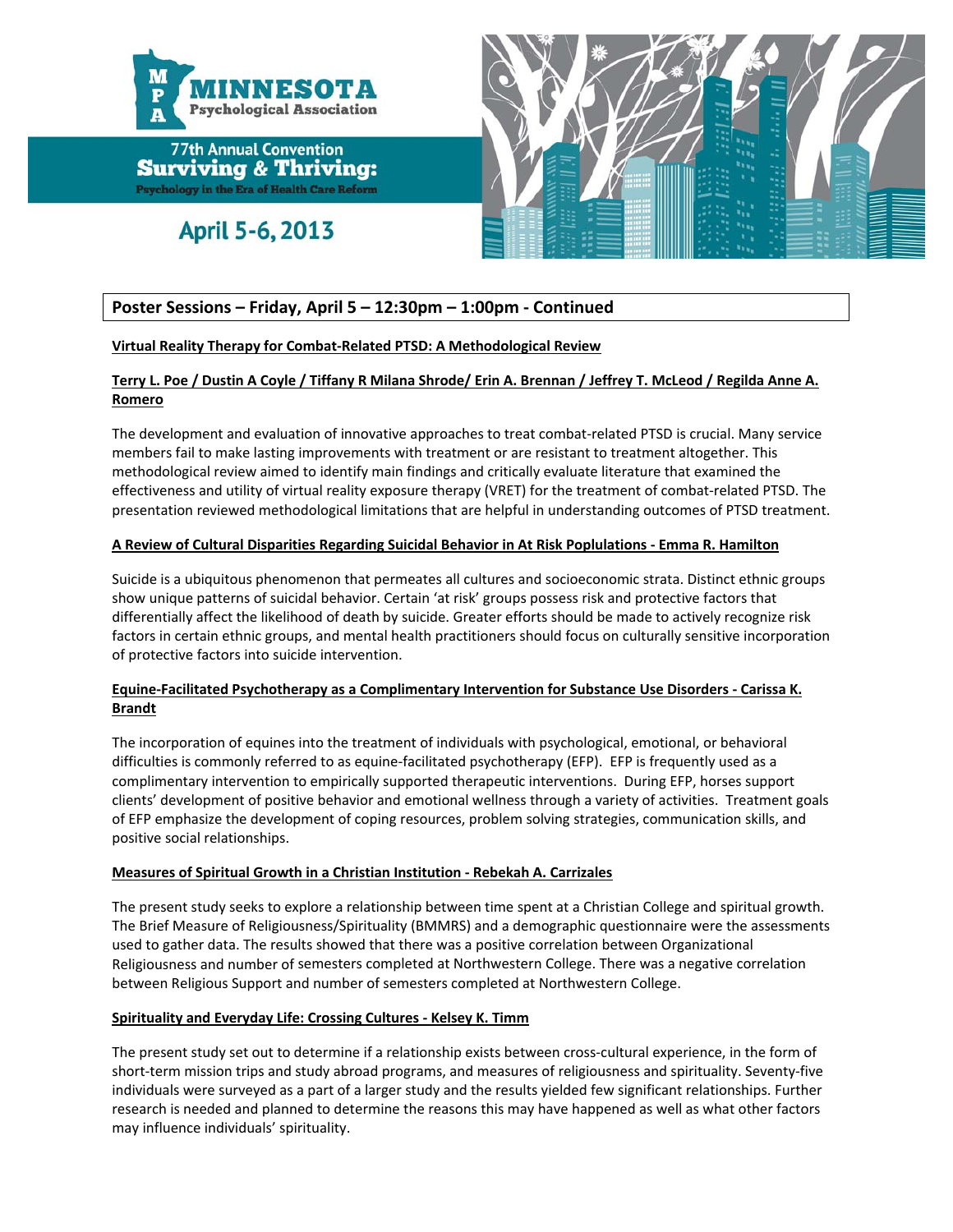

April 5-6, 2013



#### **Poster Sessions – Friday, April 5 – 12:30pm – 1:00pm ‐ Continued**

#### **A Need for and Educational Curriculum on Secondary Trauma – Christina Gill**

Clearly explain the importance and need for an educational curriculum covering secondary trauma for students in order to Do No Harm. Explain what secondary trauma is and how prevalent it is. Describe the symptoms, warning signs, and ways to prevent or reduce the significance of symptoms. Enhance the need for self‐care and supportive supervisors for students. Discuss some considerations of what a course like this may include. Be open to feedback and suggestions from others.

#### **Concurrent Breakout Sessions – Friday, April 5 ‐ 1:00pm – 2:15pm**

**Electronic Health Records: A Place to Start Lake Minnetonka Ballroom F‐H** 

Leader: Carolyn D Parsons, PsyD

Facilitator: Janet T. Thomas, Psy.D.

Panelists: Jean A. Christensen, PsyD, Solome Tibebu, BA, Cynthia Peterson, MAC, MA, Rich Duus, PhD

As of 1/1/2015 all health providers in Minnesota will be required to have electronic health records. Although behavioral health providers are not included in federal regulations, they are included in the state regulations. All of the actual requirements by Minnesota are not yet defined, which has added to the confusion. MPA formed a Electronic Health Records Task Force to examine the issues. Members of the EHR Task Force will discuss the legislation and known expectations. Since much of the terminology is new, there will be a handout providing definitions of terms and helpful websites. Task force members will discuss the types of EHR's available and the pro's and con's. The types of features available will be introduced and a list of known behavioral health venders provided. The workshop will end with the audience being encouraged to share their experiences with EHR's. There will be time for questions and answers.

#### Objectives:

This workshop presenters will:

- 1. Identify the terminology associated with electronic records
- 2. Discuss relevant legislative requirements for electronic records affecting psychologists.
- 3. Outline factors that psychologists should consider when selecting an electronic records system.
- 4. Provide opportunities for participants to share their experiences with electronic records.

Continuing Education: 75 Minutes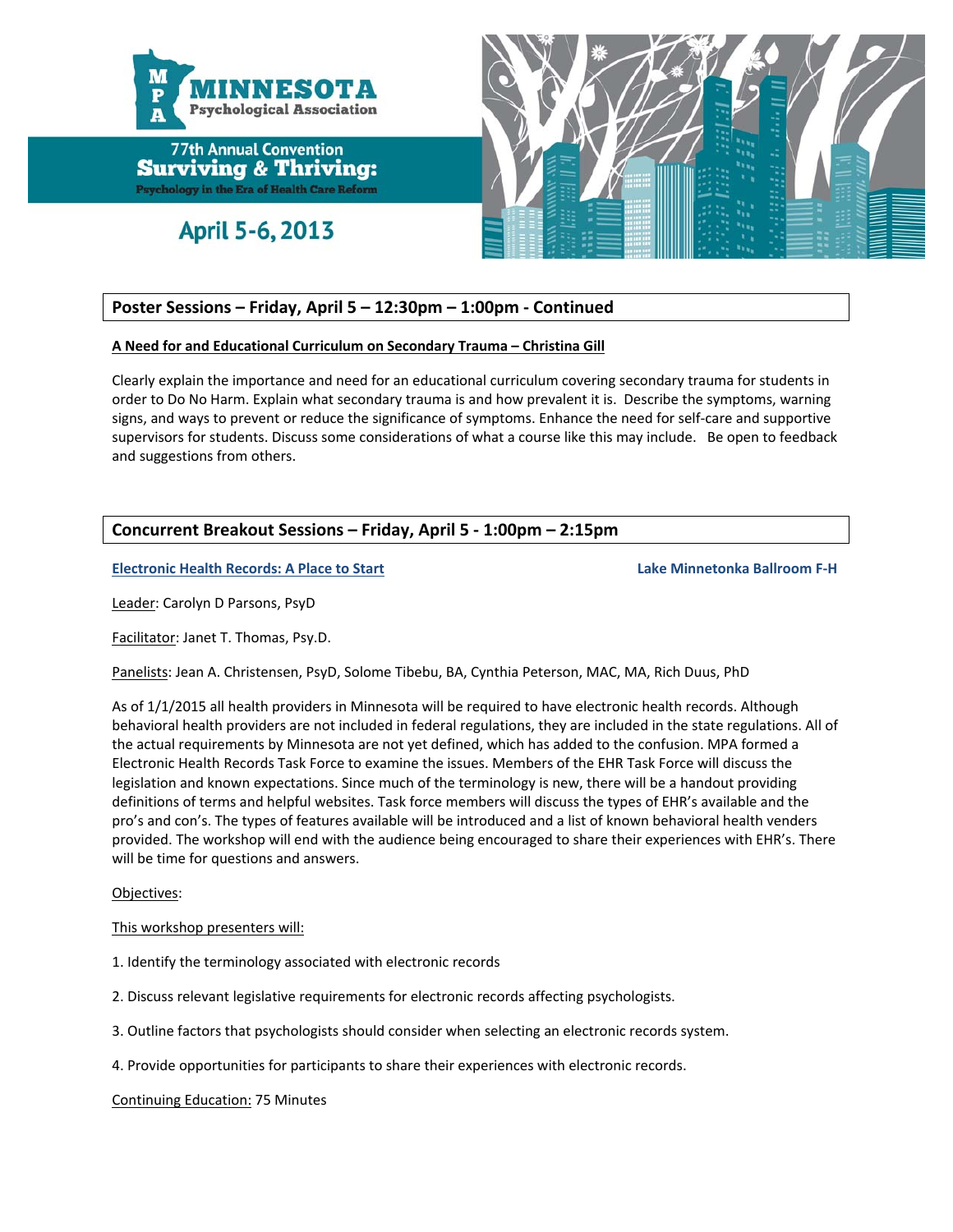

April 5-6, 2013



#### **Concurrent Breakout Sessions – Friday, April 5 ‐ 1:00pm – 2:15pm ‐ Continued**

The Right to Wellness: Psychologists Roles as Allies in Reducing Health Disparities Lake of the Isles 1-3

Speaker: BraVada Garrett‐Akinsanya,Ph.D., L.P., CAC/BP

This program is designed to address the important role of psychologists in promoting improved health and wellness outcomes for all groups. Our skills in behavioral health are needed and those who work cross-culturally are even more important in terms of how they choose to assist communities of color. This presentation describes wellness as a social justice issue within the context of socio-cultural power dynamics. Program participants will be challenged to examine their cross‐cultural alliances, strategies of intervention and commitment to the health and well-being of all Americans.

Experiential small and large group exercises will be used to reflect upon case examples. Participants will learn: (1) To identify models of systemically Shared and Abused Power and its impact on health disparities; (2) To define and identify the major causes of health disparities and the challenges in eliminating them in underserved populations; (3) To discuss psychology's strengths in improving health and reducing health disparities among diverse populations and to identify the problem as not just a "people of color" issue; and (4) To discuss the support needs of psychologists to more effectively serve underserved populations. Finally, participants will leave feeling affirmed and motivated to continue to journey of doing what we do best—helping communities claim their personal power and responsibility for wellness.

Continuing Education: 75 minutes

#### **Envisioning Your Future: Many Possible Paths Cedar Lake 4‐5**

Speakers: Salina Renninger, Ph.D., LP, Cynthia Fuller, Ph.D. LP, Jennifer Engler, Psy.D., LP

New graduates in counseling and clinical psychology are eligible to for a variety of positions, but may be stymied on how best to match their existing strengths and skills to the range of jobs available. This presentation will assist new graduates and early career professionals with identifying their core abilities and determining how those abilities can transfer across work settings and specialties, as well as how to make this case to potential employers.

Continuing Education: 75 Minutes

#### **Hypnosis and Mindfulness Lake of the Woods North Salon**

Speaker: Scott Kamilar, Ph.D.

Recently Michael Yapko, in Hypnosis and Mindfulness, initiated a dialogue between these two ancient and powerful approaches to change. This presentation will compare and contrast the two approaches, give participants an experience of each, and suggest guidelines for utilizing hypnosis and mindfulness in clinical work.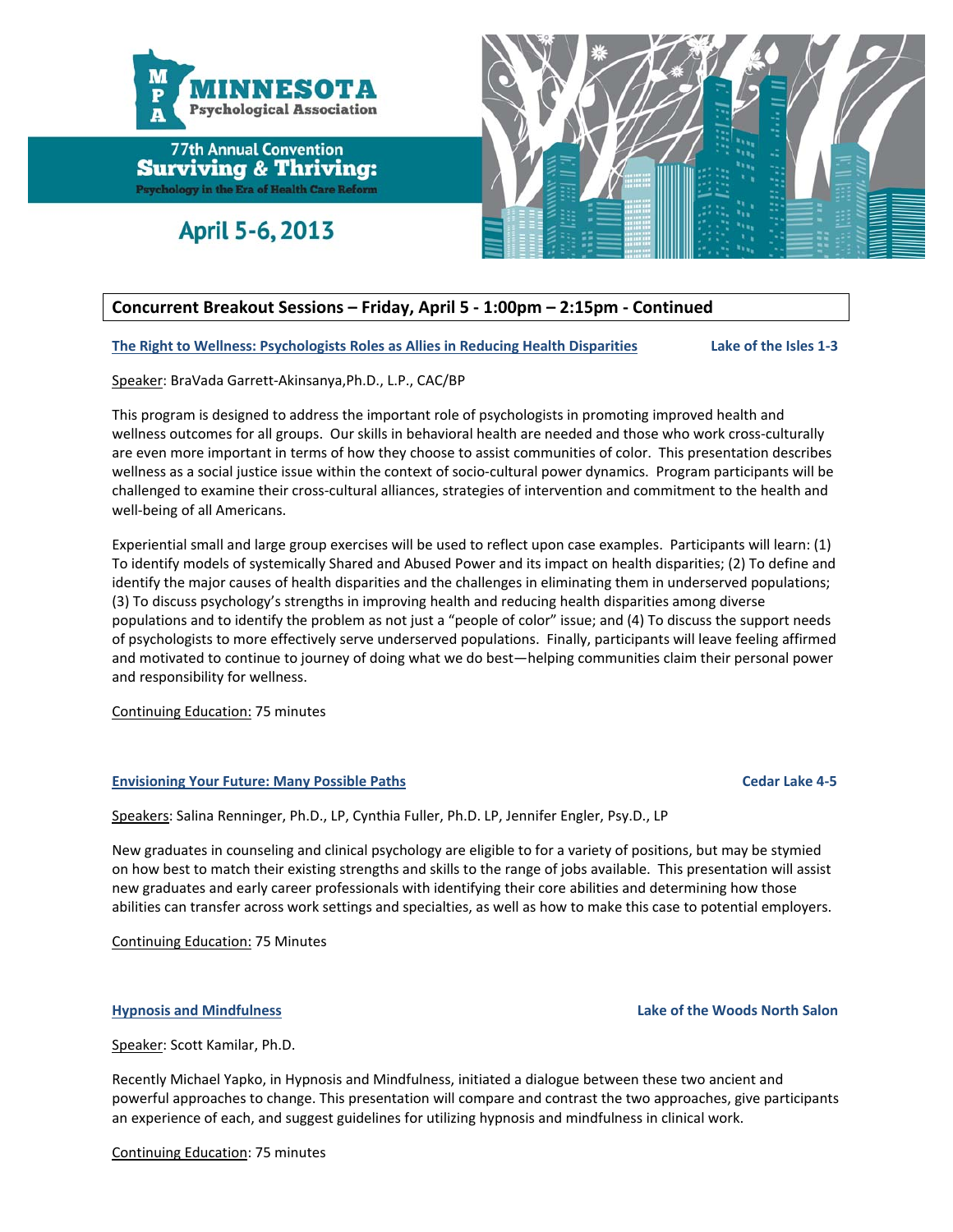

April 5-6, 2013



## **Concurrent Breakout Sessions – Friday, April 5 – 2:30pm – 3:40pm**

Diversity Issues in Health Care Reform: Access, Prevention, and Training - Part 1 Lake Minnetonka Ballroom F-H

Moderator: Consuelo E. Cavalieri, Ph.D.

Panelists: David Nathan, M.A., Nirja M. Parekh, Talee Vang

This presentation will provide an overview of the anticipated changes to mental health service delivery that are expected to take place as the Affordable Care Act (ACA) is implemented. We will focus on the implications of the ACA for addressing mental health care disparities and access, culturally competent mental health care, and prevention of mental health problems. The implications for training and practice in the new practice landscape will be discussed.

Continuing Education: **To receive credit, both Parts I and II must be completed.** For Parts I and II, 145 minutes.

#### **Psychological Assessment of Candidates for Bariatric Surgery Lake of the Isles 1‐3**

Speakers: Richard Sethre, Psy.D., L.P.

Statistics from the C.D.C. document that about 38% of adults and 17% of youth in the US are overweight to the point of having significant health risks. Many of them will consider bariatric surgery. This presentation will provide an overview by a bariatric surgeon of current surgical options and what surgeons are looking for in a pre-surgery psychological assessment, a recommended protocol for psychological screening, and case presentations illustrating positive and suboptimal outcomes.

Continuing Education: 70 minutes

#### **A Brief Four‐Step Process for Couples Therapy – Part 1 Cedar Lake 4‐5**

Speaker: Paul Steven Springstead, Psy.D., A.B.P.P.

Learn step by step a brief and practical four‐step process to help troubled couples which was developed by Dr. Springstead over 14 years while working at a community mental health center. These steps will be illustrated by viewing actual videotape segments of couples' therapy. A recent client satisfaction survey found that for those seeing relationship help, 88% reported this four‐step process was helpful.

Continuing Education: **To receive credit, both Parts I and II must be completed.** For Parts I and II, 145 minutes.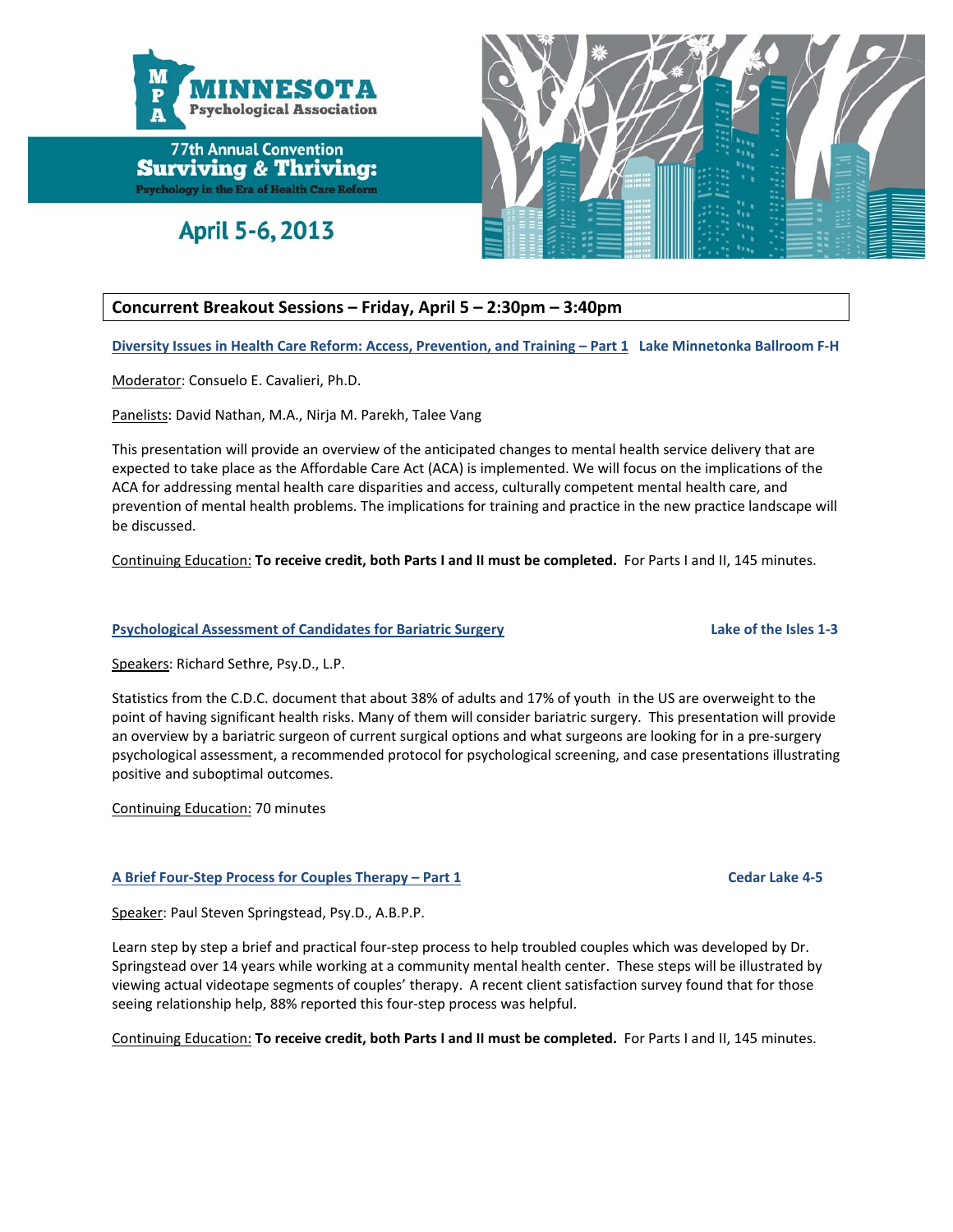

April 5-6, 2013



## **Concurrent Breakout Sessions – Friday, April 5 – 2:30pm – 3:40pm ‐ Continued**

**Undiagnosed Post Traumatic Stress Disorder in African Americans Lake of the Woods North Salon**

Speaker: Willie B. Garrett, MS, Ed.D.

PTSD is generally defined by the DSM-IV as an intense emotional reaction to exposure to five types of potentially life threatening events. Some African Americans present PTSD symptoms without a history of direct exposure to the five types of precipitating events. Often the symptoms of PTSD in African Americans are "invisible" unless one learns to recognize them. Black persons with PTSD are often untreated and end up in the correctional system, child protection or social services. This presentation will reframe and redefine the common PTSD symptoms to include the forms often seen in African Americans. The workshop will be a combination of a PowerPoint, and participant discussion and sharing.

#### Objectives:

- 1. Participants will learn about DSM‐IV PTSD symptoms.
- 2. Participants will learn to understand what PTSD looks like in African Americans.
- 3. Participants will learn some culturally specific treatment methods.

4. Participants will learn how to differentiate PTSD in African Americans from client resistance, avoidance, anger, and indifference.

5. Participants will learn to find the strengths of African American Clients.

Continuing Education: 70 minutes

#### **Concurrent Breakout Sessions – Friday, April 5 – 3:45pm – 5:00pm**

Diversity Issues in Health Care Reform: Access, Prevention, and Training - Part 2 Lake Minnetonka Ballroom F-H

Moderator: Consuelo E. Cavalieri, Ph.D.

Panelists: David Nathan, M.A., Nirja M. Parekh, Talee Vang

This presentation will provide an overview of the anticipated changes to mental health service delivery that are expected to take place as the Affordable Care Act (ACA) is implemented. We will focus on the implications of the ACA for addressing mental health care disparities and access, culturally competent mental health care, and prevention of mental health problems. The implications for training and practice in the new practice landscape will be discussed.

Continuing Education: **To receive credit, both Parts I and II must be completed.** For Parts I and II, 145 minutes.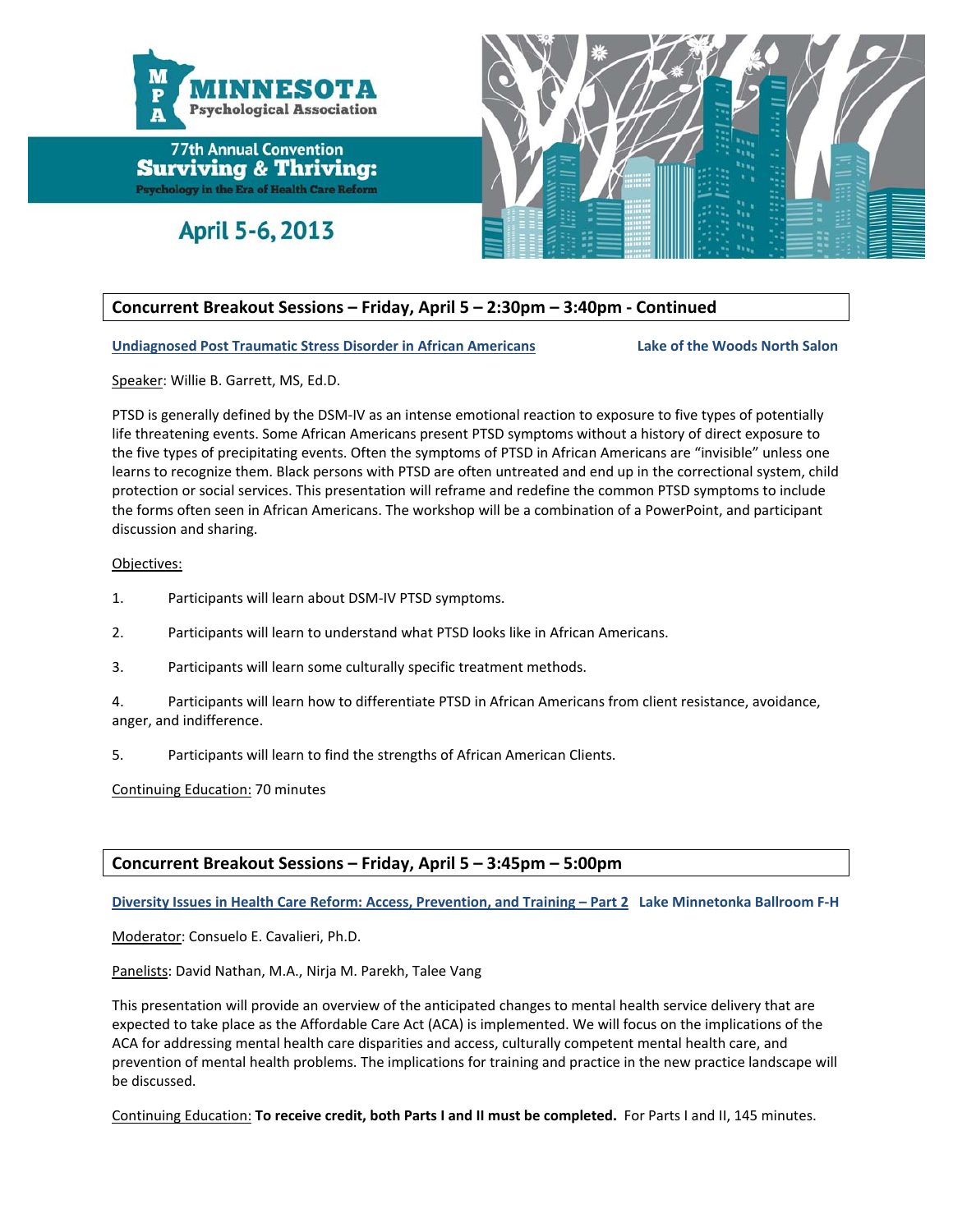

April 5-6, 2013



## **Concurrent Breakout Sessions – Friday, April 5 – 3:45pm – 5:00pm ‐ Continued**

**Developing and Maintaining a Private Practice in MN Lake of the Isles 1‐3**

Moderator: Mary Louise Stevens, Ph.D.

Panelists: Jonathan Hoistad, Ph.D., Dennis Andersen. MA, Barbara Dorset, Ph.D, Bravada M. Garrett‐Akinsanya, Ph.D.

This session will involve a panel of five very experienced practitioners who have maintained a private practice over an extended period of time. They have a wide range of specialty skill areas and work with all ages. Time will be allowed for questions. Anyone considering starting a private practice or who is already in one can potentially benefit from this panel discussion.

Continuing Education: 75 minutes.

#### **A Brief Four‐Step Process for Couples Therapy – Part 2 Cedar Lake 4‐5**

Speaker: Paul Steven Springstead, Psy.D., A.B.P.P.

Learn step by step a brief and practical four‐step process to help troubled couples which was developed by Dr. Springstead over 14 years while working at a community mental health center. These steps will be illustrated by viewing actual videotape segments of couples' therapy. A recent client satisfaction survey found that for those seeing relationship help, 88% reported this four‐step process was helpful.

Continuing Education: **To receive credit, both Parts I and II must be completed.** For Parts I and II, 145 minutes.

**Tips for Novice Practitioners Lake of the Woods North Salon**

Speakers: Rob Cowles and Julia Ziebell

Continuing Education: 75 minutes.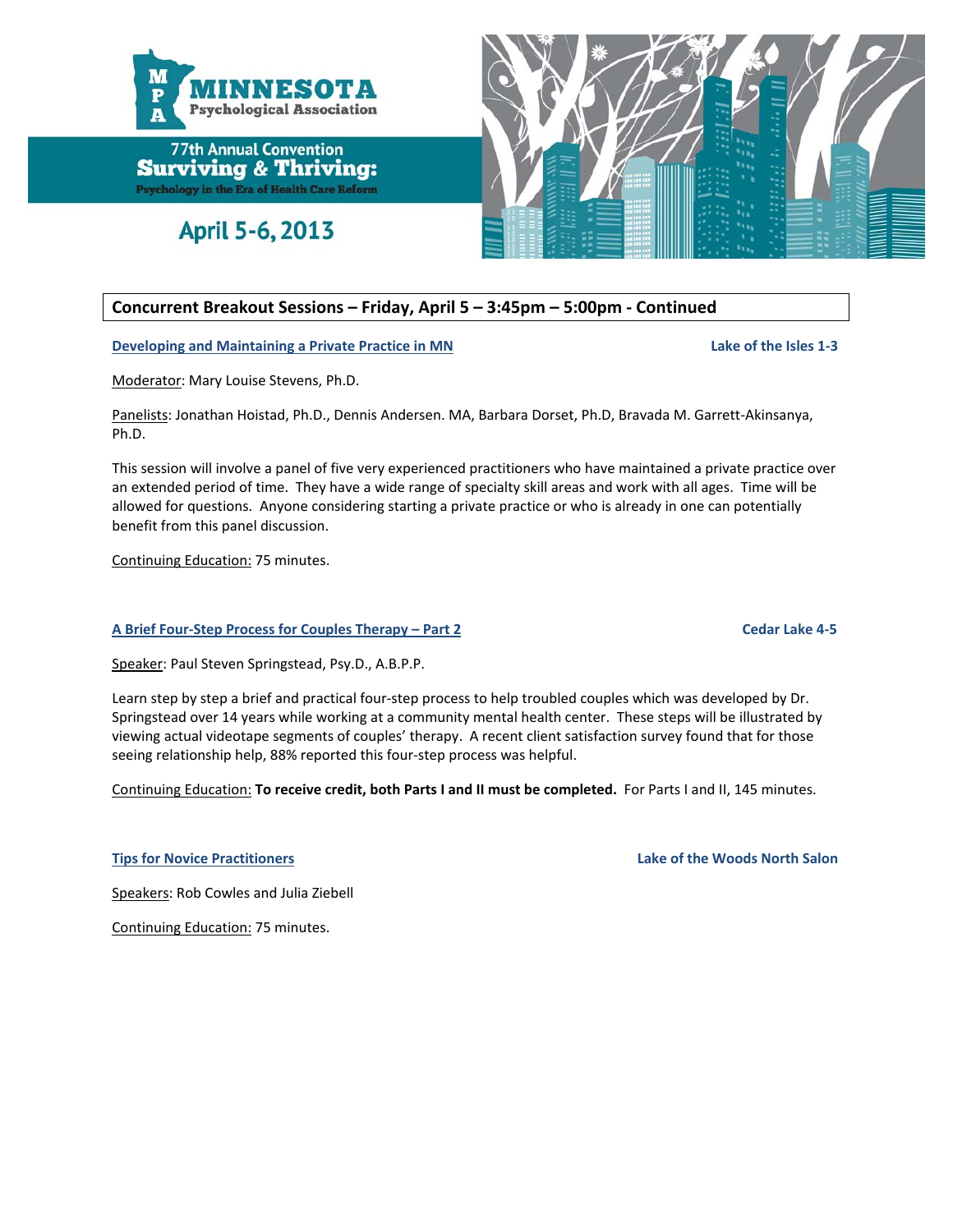

April 5-6, 2013



#### **Keynote ‐ Saturday, April 6 —8:00am—9:15am**

#### **Advocacy for Professional Psychology in Health Care Lake Minnetonka Ballroom A‐E**

Speaker: Randy Phelps, PhD

The health care system in this country is undergoing evolutionary changes which will have a profound impact on the professional practice of psychology. This presentation will address the current state of the system; the drivers of change, including the Affordable Care Act and federal policy; some of the harsh realities of these changes; and APA's advocacy for professional psychology in the system's transformation.

#### Learning Objectives:

1) Describe the key drivers of change in health care and some of the harsh realities facing psychology's practitioners.

2) Explain the key elements of the Affordable Care Act and how they will likely impact care delivery systems and financing models.

3) Outline APA's advocacy to expand psychology's role within health care and ensure its economic viability.

4) Enlist practitioners in advocacy efforts to maximize the opportunities health care transformation can bring for our field.

Continuing Education: 60 minutes.

#### **Concurrent Breakout Sessions – Saturday, April 6 – 9:30am – 10:45am**

#### **Psychological and Neuropsychological Evaluations Lake Minnetonka Ballroom F‐H**

Speaker: Karen E. Wills, Ph.D., L.P.

Psychological and neuropsychological evaluations (also known as psychological testing, appraisal, or assessment) improve diagnostic clarity, treatment planning, progress measurement, and "quality of life" outcomes for many different mental and physical health conditions. This workshop will explain recent changes in coding, pre‐ authorization, and billing requirements related to psychological and neuropsychological testing; describe ethical and competent approaches to completing pre‐authorization requests related to testing; and anticipate upcoming changes related to implementation of health care reform, as they will affect psychological and neuropsychological testing. As an ABPP Board‐Certified neuropsychologist, and board member of the American Academy of Clinical Neuropsychology, the presenter has been working on legislation and policy related to neuropsychological evaluation for over 10 years.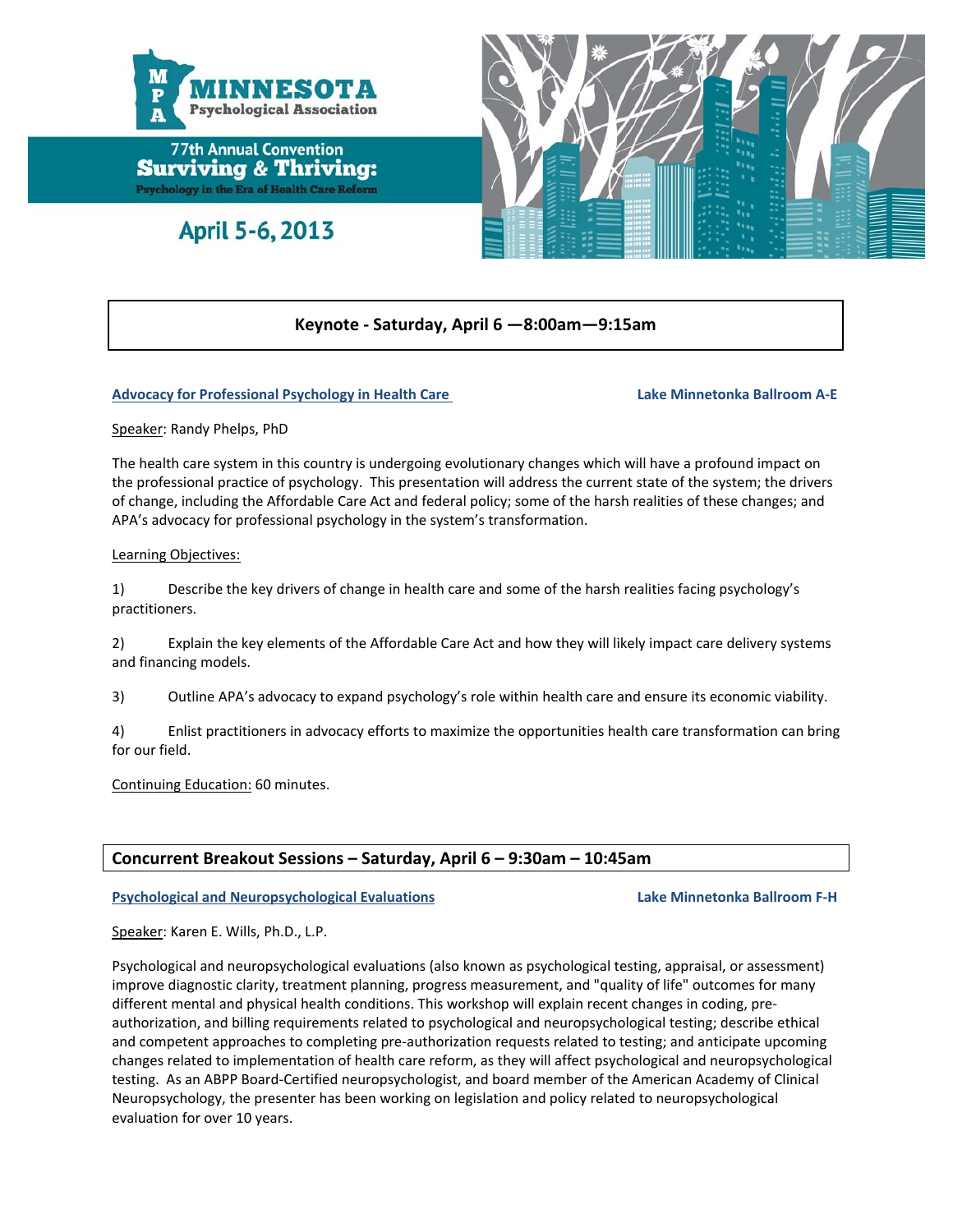

April 5-6, 2013



#### **Concurrent Breakout Sessions – Saturday, April 6 – 9:30am – 10:45am ‐ Continued**

This workshop is intended as a practical "how to" as well as informational, and is geared towards post‐doctoral students, and practicing psychologists or neuropsychologists, who are actively engaged in conducting or supervising evaluations, including testing, as part of their current practice.

Continuing Education: 75 minutes

#### Genetic Counselors and Psychologists: An Integrated Model of Care and Lake of the Isles 1-3

Speakers: Krista A. Redlinger‐Grosse, ScM and Patricia McCarthy Veach, PhD, LP

Genetic information is increasingly becoming integrated into healthcare. As such, psychologists will more readily be asked to serve clients faced with the implications of genetic information. Whether in coping with a genetic diagnosis, worrying about genetic risk for themselves and family members, or facing decisions regarding genetic testing – genetic medicine is going to impact the work of psychologists. The field of genetic counseling is on the frontline of this work. Genetic counselors are a specialized group of health professionals who help individuals and families understand genetic information and its impact on their lives. Their scope of practice is limited, and thus, an alliance with psychologists who can work with the long-term psychosocial implications of genetic risk is essential. Together they can address the psychosocial issues inherent in genetic information. The purpose of this presentation is to propose an integrative model in which genetic counselors and psychologists work together to serve clients impacted by genetics.

#### Objectives:

Through lecture, group discussion, and clinical vignettes, this presentation will:

- 1) Describe the field of genetic counseling
- 2) Highlight the complimentary skill sets of psychologists and genetic counselors
- 3) Suggest avenues for clinical and research collaboration

The session is open for those training or working as a healthcare provider.

Continuing Education: 75 minutes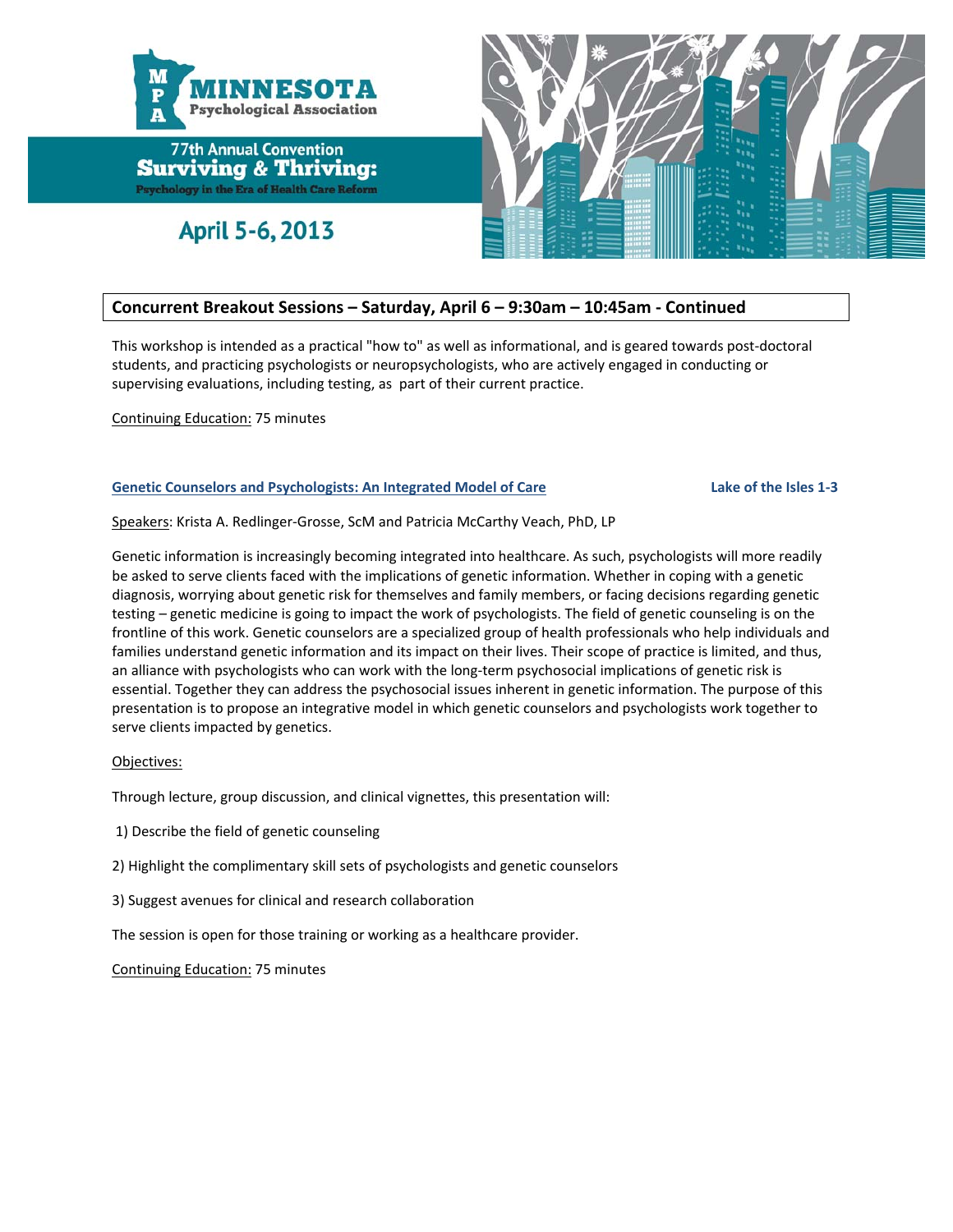

April 5-6, 2013



### **Concurrent Breakout Sessions – Saturday, April 6 – 9:30am – 10:45am ‐ Continued**

Impact of School Bullying in Generating OCD, PTSD, and the "Lost Years" Issues Cedar Lake 4-5

Moderatior & Discussion Facilitator: Child Psychologist (& Sumi's mother): Asha K Mukherjee, PhD, LP

#### Speaker: Sumi S Mukherjee

This presentation by Sumi Mukherjee, author of the book 'A Life Interrupted – The Story of My Battle with Bullying and Obsessive Compulsive Disorder', is about interactions between bullying and OCD. The focus is on bullying can trigger OCD and its impact the way OCD plays out. Sumi has spoken on numerous occasions focusing on impact of bullying on mental health. His book also gives coping tips. No prerequisites for attendance.

#### Objectives:

To inform the psychological community of the long term mental health issues of an OCD sufferer due to bullying, despite a healthy and fulfilling family foundation and constant support. The media focus, for obvious reasons, has been more on suicides related to bullying. However, greater awareness of the mental health struggles and needs of those who manage to survive, is also vital. It is hoped that even more serious efforts would go into the eradication of youth bullying through alertness among all adults in community.

Continuing Education: 75 minutes.

#### **Concurrent Breakout Sessions – Saturday, April 6 – 11:00am – 12:15pm**

**Promoting Health and Well‐Being through Prevention: Opportunities for Psychology in the 21st Century**

#### **Lake Minnetonka Ballroom F‐H**

#### Speaker: John L. Romano

Historically, prevention of psychological distress and the promotion of individual, systemic, and protective influences to enhance health and well-being have had little emphasis in the education, training, and practice of psychologists. This presentation will advocate for increased emphasis of prevention in the education, training, and practice of psychologists. A review the historical antecedents of prevention in applied psychology along with definitions and terminology relevant to prevention in psychology will be presented. Definitions and concepts that will be reviewed include: US Institute of Medicine's prevention definition and framework, Romano and Hage's (2000) prevention framework that goes beyond earlier conceptualizations to include reducing risks and strengthening protections and advocacy for social and public policy changes to promote prevention.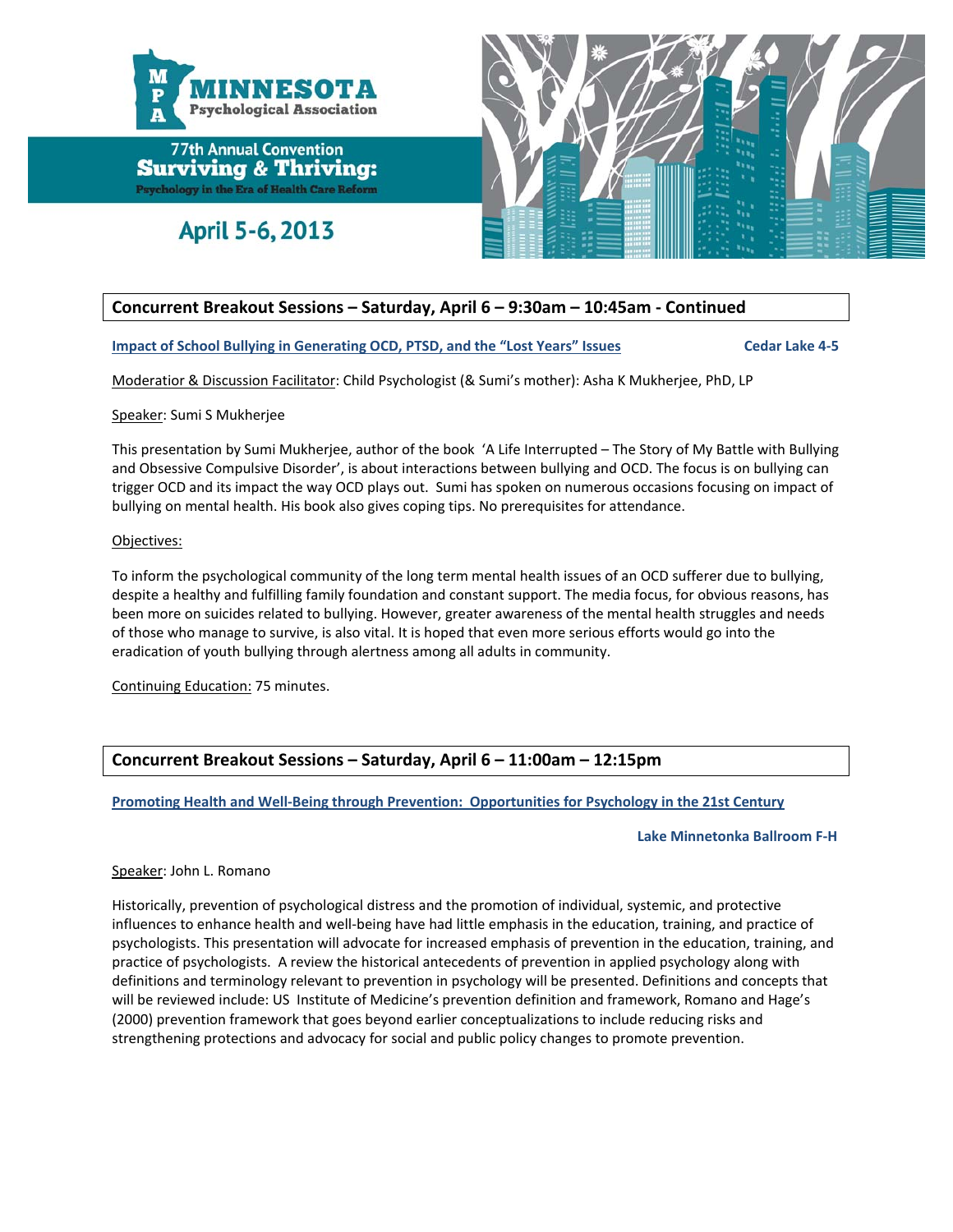

April 5-6, 2013



### **Concurrent Breakout Sessions – Saturday, April 6 – 11:00am – 12:15pm ‐ Continued**

In recent years, there are indications that prevention is moving more into the mainstream of psychology. The presentation will review developments that bode well for psychology and prevention, including:

- Prevention through the US Affordable Health Care Act,
- Proposed American Psychological Association Guidelines for Prevention in Psychology,
- Popularity of concepts from Positive Psychology and other theories, and
- Health and well‐being across the life‐cycle, especially relevant to an aging population.

 Opportunities for prevention in psychology will be highlighted, including prevention funding through state and federal legislation, consultations about prevention interventions with schools and community organizations, and increased sophistication of genetic mapping to predict people at-risk for adverse health outcomes.

Continuing Education: 75 minutes

#### ADHD & Sleep Disorders: Integrating a Psychological Specialty Into Medicine Lake of the Isles 1-3

Speaker: Mark A Rosenblum, Psy D, LP, CBSM

Attention Deficit ‐ Hyperactivity Disorder (ADHD) and sleep disorders are conditions that affect both children and adults and psychologists play an integral role in their care. Although there is growing evidence on the co-morbidity between them, integration of their care often goes unmet. This presentation will review the research on ADHD and sleep disorders, provide education and tools for screening for sleep disorders, and ideas on how to integrate the care of them.

Continuing Education: 75 minutes

#### **ACT Parenting Therapy Group with PTSD Clients: Development & Outcomes Cedar Lake 4‐5**

Speaker: Robert B. Casselman, Ph.D.

This presentation session will explore a parenting therapy group developed for veterans with PTSD. The session will provide participants with:

1) Research on PTSD, parenting, and Acceptance and Commitment Therapy (ACT).

2) A description of the development of the parenting therapy group.

3) Experiential demonstrations of ACT‐based techniques.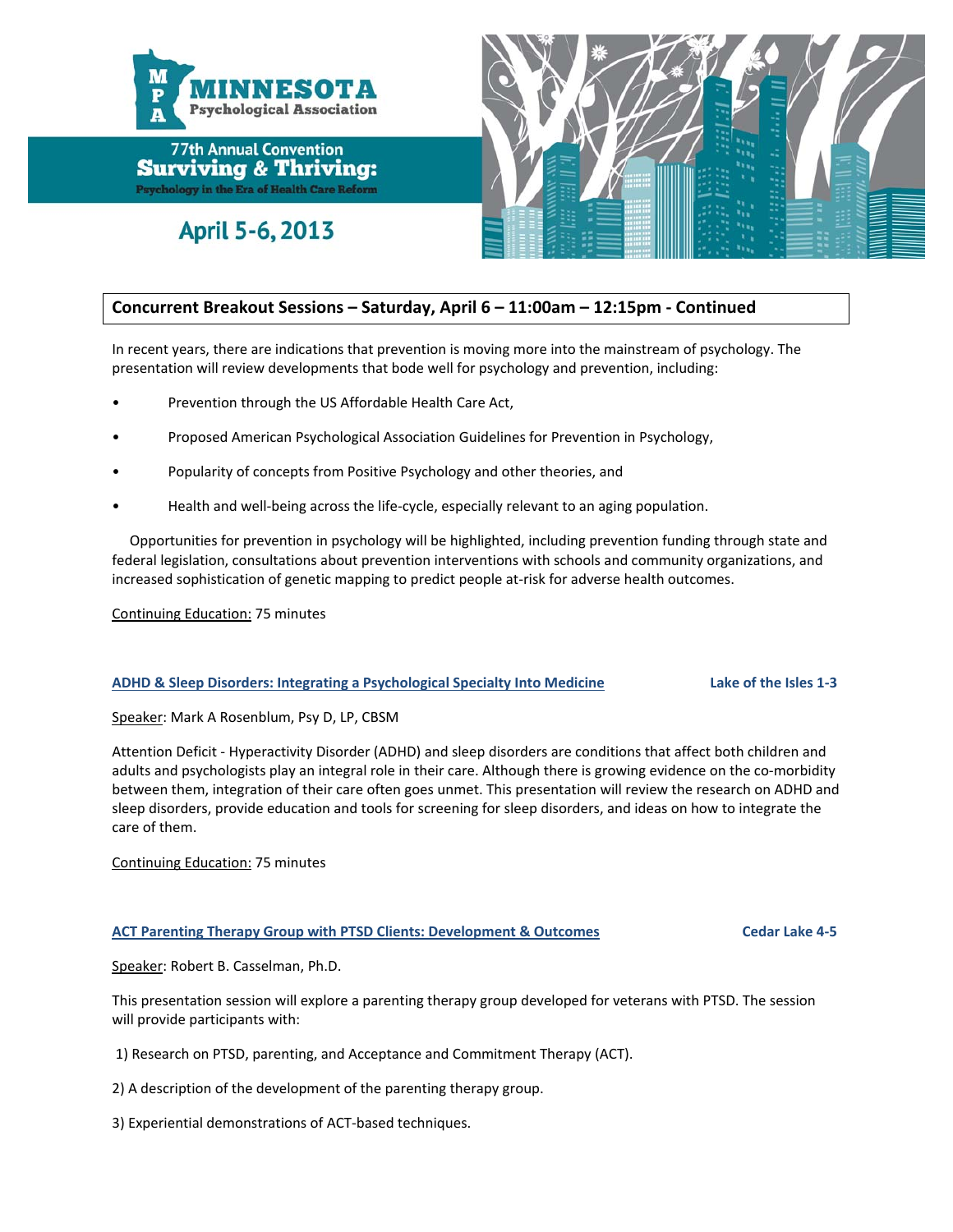

April 5-6, 2013



#### **Concurrent Breakout Sessions – Saturday, April 6 – 11:00am – 12:15pm ‐ Continued**

4) Parenting psychoeducation materials utilized in the group, quantitative and qualitative outcome data from the parenting therapy group.

5) Reflections on implications and future directions.

Continuing Education: 75 minutes.

#### **Poster Sessions – 1:15pm – 2:15pm ‐ Saturday, April 6, 2013 – Lake of the Woods South Salon**

#### Determining if Population Density is Related to Physical Activity in Minnesota Adolescents - Jenna L. Buth-Croes, **B.A.S.**

This is a health psychology‐related literature review of the relationship between physical activity and population density in adolescents. The research presented focuses on the impact of one's environment (mainly population density) on an individual's physical activity level. Additionally, the relationship between obesity and physical activity, gender differences, and ethnicity differences will be discussed in the presented research.

#### **Attitudes of College Students Toward Seeking Psychological Help**

#### Joanne M. Quarfoth, Ph.D. / Molly M. Hennessy, B.A. / Hannah O. Aase / Heidi R. Schwartz

This research study investigated attitudes toward seeking help for psychological disorders among undergraduate students attending the University of St. Catherine . 126 students were asked to complete a 24‐item survey about attitudes toward seeking help for mental health disorders and additional questions about their knowledge of counseling services on campus. Results suggest that stigmatization of mental health disorders is a major factor in discouraging students from using counseling services, especially among Asian‐American and African‐American students.

#### **An Examination of Emerging Adults' Career Development ‐ Megan D. Cobb, B.S.**

This poster will review existing literature on emerging adulthood, a proposed life stage in which the individual has graduated from adolescence but has not yet accomplished milestones traditionally associated with adulthood (e.g., starting a family, career). It will also provide results and implications of a study that investigated career‐ related variables (e.g., career decision self‐efficacy) among individuals ages 19‐25, who either self‐identified as adults or did not yet feel they had reached adulthood.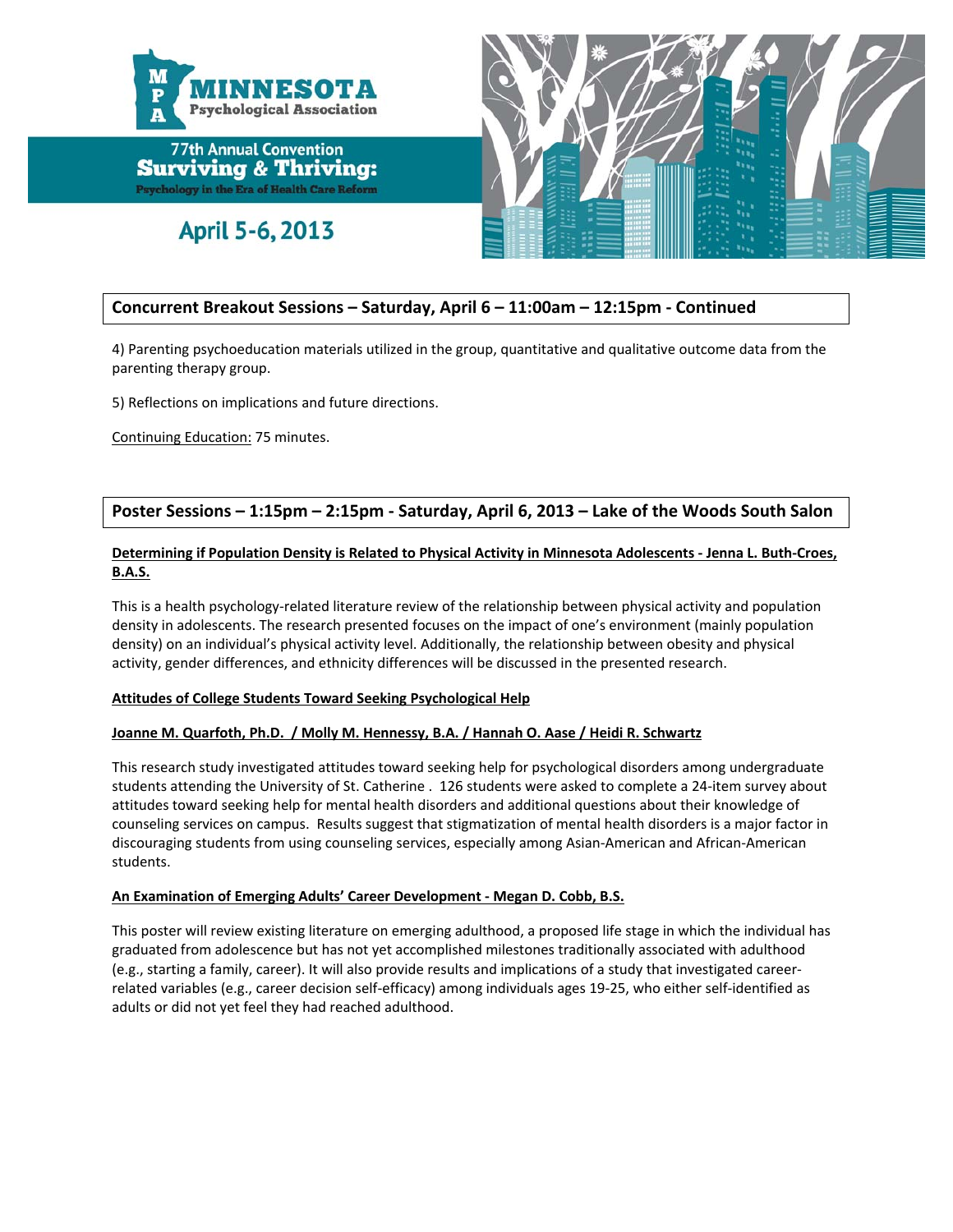![](_page_17_Picture_0.jpeg)

April 5-6, 2013

![](_page_17_Picture_3.jpeg)

## **Poster Sessions – 1:15pm – 2:15pm ‐ Saturday, April 6, 2013 ‐ Continued**

#### **Student Perceptions of Prescription Drug Use to Improve Academic Performance**

#### Tabitha Grier-Reed, Ph.D., L.P. / Martha Ortiz / Vaibhav Murthy / Cecilia Moulton / Jieyu Jiang / Robert Riordan

This poster represents research conducted under the supervision of Dr. Grier‐Reed by an undergraduate research team. The researchers developed an online questionnaire and surveyed 30 college students about using someone else's prescription drugs to enhance academic performance. Researchers hypothesized that most students would not believe that using prescription drugs to enhance academic performance was wrong, and at that least half would admit to engaging in this practice. This hypothesis was partially supported.

#### Anti-Fat Bias in Psychologists: Does Client Ethnicity Influence Psychologists' Bias? - Lindsay C. Varkula, M.A.

This study examined psychologists' anti‐fat bias toward clients. Original data were collected from a national sample of 196 licensed, currently practicing psychologists. Utilizing a 2 (African American/European American) x 2 (average weight/obese) experimental design manipulating client characteristics, participants randomly read one of four versions of a client vignette. Differences in Global Assessment of Functioning scores, prognosis scores, and alliance ratings (from adapted Working Alliance Inventory‐Therapist form) based on manipulated differences in client's weight/ethnicity were examined.

#### **Development of a Psychological Interest Questionnaire (PIQ)**

Kenneth Solberg Ph.D., LP / Arneson, Susan M.A., LADC / Auton, Chaunte' / Bont, Anita/ Brown IV, Thomas **M.A. /Derus, David MA / Dillon, Kimberly/ Heutmaker, Jessica / Johansen, Michael M.A. / Johnson, Timothy Karsten, Meagan/ Kortuem, Benjamin / Kuenzel, Denae / Merkling, Benjamin / Prozeller, Katherine M.B.A. Schupp, Amber / Swanlund, Cynthia / Waltman, Jennifer M.B.A. / Yang, Judy / Zhuravel, Annet M.A.**

A 67 item scale was constructed to assess people's interest in their internal psychological processes. A factor analysis suggested that psychological interests grouped into between three and six dimensions. Correlations with demographic variables and with measures of psychological mindedness, impression management, and emotional intelligence are also reported.

#### **Improving Health Care Outcomes for Sexual Violence Survivors ‐ Heather A. Killeen‐Bode, MA**

This poster details a webinar that focuses on the short and long term physical health outcomes potentially experienced by survivors of sexual trauma. Targeted at medical professionals, the webinar describes the mechanisms by which trauma can influence physical health, along with the potential triggers that many survivors experience while undergoing medical examinations. Suggested interventions, screening measures, and helpful language that can be used while working with trauma survivors will also be discussed.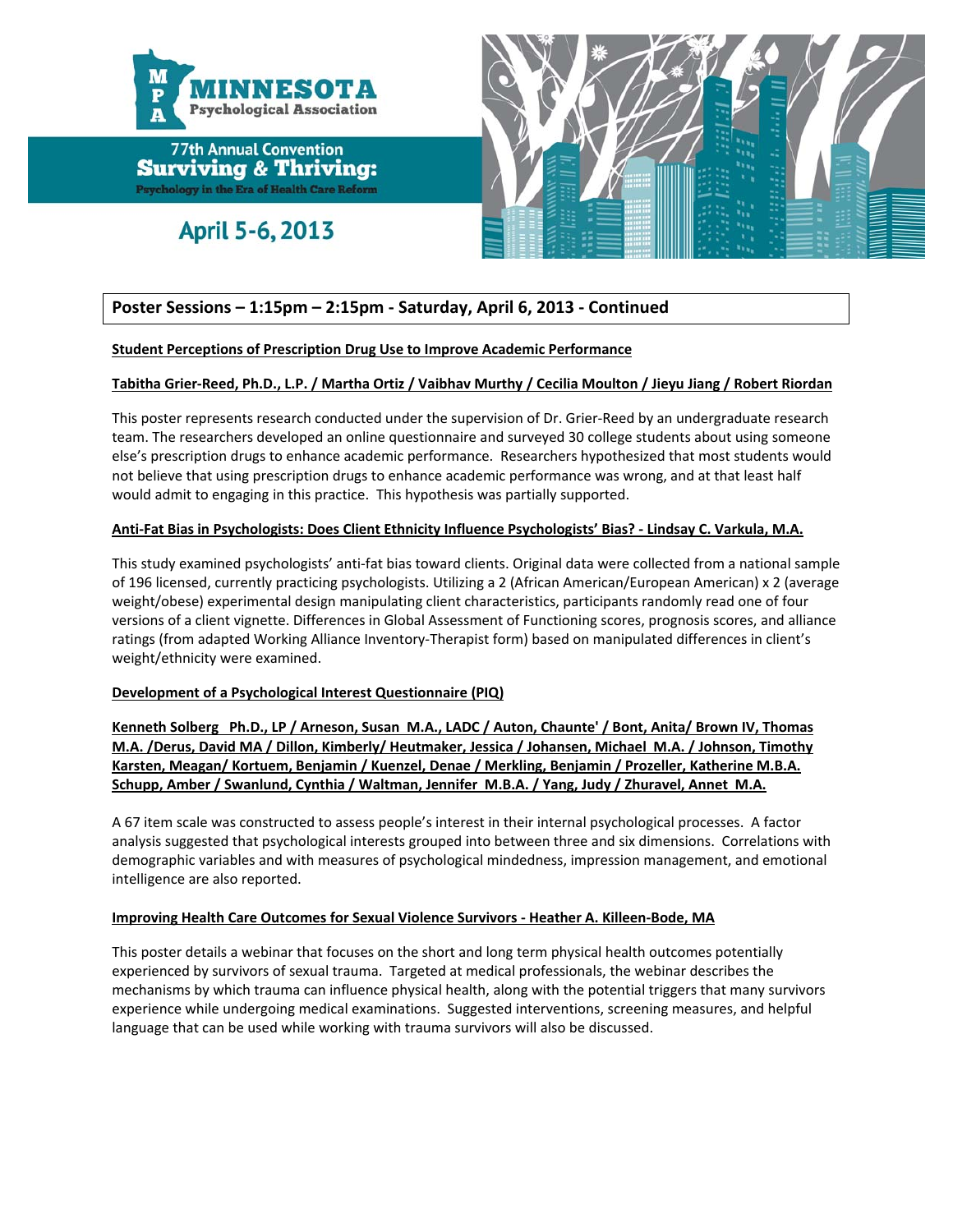![](_page_18_Picture_0.jpeg)

## April 5-6, 2013

![](_page_18_Picture_3.jpeg)

### **Poster Sessions – 1:15pm – 2:15pm ‐ Saturday, April 6, 2013 ‐ Continued**

#### Yoga for Participants in an Inpatient Sexual Offender Treatment Program - Tera J. Jansen, MA / Amy C. Moran, **MA, RYT**

Alpha Human Services is a non‐profit, residential treatment facility for individuals charged with a criminal sexual offense. In 2012, a brief Mindful Hatha Yoga series was offered within the context of the program to determine whether offering yoga classes at this facility was both acceptable and feasible. Program evaluation data collected before and after a 5-week yoga series and at 3-month follow-up suggest that participants in the yoga class experienced benefits associated with the practice.

#### **Spirituality & Substance Use Among College Students ‐ Michelle A. Franzel**

The goal of the present study is to explore correlations between religious coping styles with a tendency to use substances and identify the psychological or psychosocial factors involved in this correlation in a sample of college students in a religiously affiliated institution. Eighty‐six young‐adult participants completed a one‐hour battery of testing designed to assess psychological/cognitive functioning, religious organization involvement, spiritual development, and substance use. Results indicated a significant correlation between substance use and spiritual injuries.

#### **African American (AFAM) Networking Group Intervention ‐ Simone Gbolo / Tabitha Grier‐Reed, Ph.D., L.P.,**

The African American networking group a student support group that combines humanistic and multicultural counseling approaches to support high school students academically and socially. This group meets weekly over the course of the academic year. Students meet in a single gender groups to check in, voice concerns and address conflicts they face at school. The purpose of this research study is help the administrators evaluate this intervention using quantitative and qualitative approaches.

#### **Atheism as a Counseling Issue ‐ Emily M. Madden, M.A.**

Atheists may be seen as amoral or nonspiritual but atheism is not synonymous with these terms. Atheists experience stigma if they identify themselves as atheists. They may experience repercussions from disclosing that they are an atheist. Atheism becomes a counseling issue because most training programs do not discuss spirituality and counselors rely on their own beliefs to understand their clients' spirituality. By understanding what atheism is, counselors can help their clients more.

#### **A Review of Cultural Disparities Regarding Suicidal Behavior in At Risk Populations ‐ Emma R. Hamilton**

Suicide is a ubiquitous phenomenon that permeates all cultures and socioeconomic strata. Distinct ethnic groups show unique patterns of suicidal behavior. Certain 'at risk' groups possess risk and protective factors that differentially affect the likelihood of death by suicide. Greater efforts should be made to actively recognize risk factors in certain ethnic groups, and mental health practitioners should focus on culturally sensitive incorporation of protective factors into suicide intervention.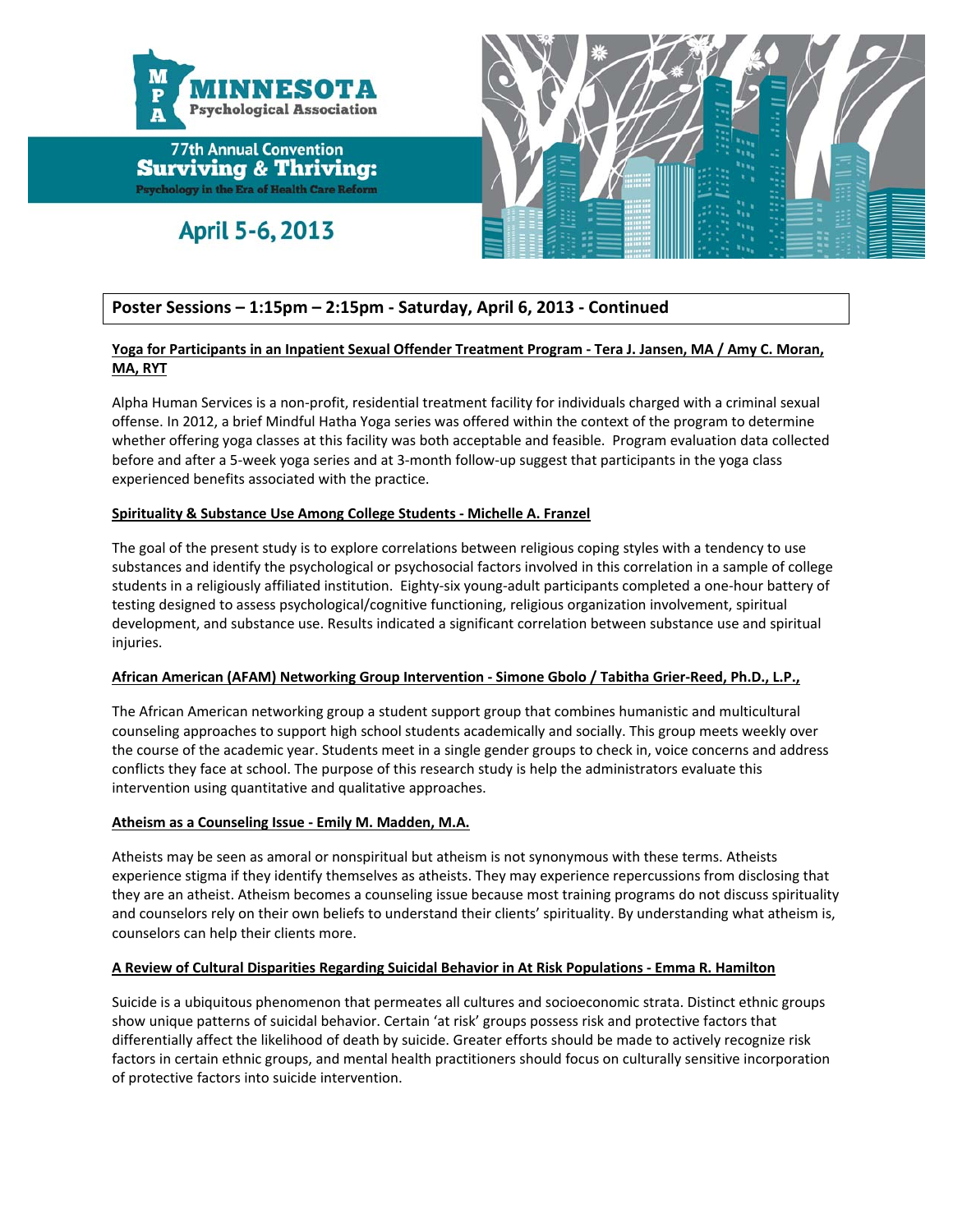![](_page_19_Picture_0.jpeg)

## April 5-6, 2013

![](_page_19_Picture_3.jpeg)

### **Poster Sessions – 1:15pm – 2:15pm ‐ Saturday, April 6, 2013 ‐ Continued**

#### **Equine‐Facilitated Psychotherapy as a Complimentary Intervention for Substance Use Disorders ‐ Carissa K. Brandt**

The incorporation of equines into the treatment of individuals with psychological, emotional, or behavioral difficulties is commonly referred to as equine‐facilitated psychotherapy (EFP). EFP is frequently used as a complimentary intervention to empirically supported therapeutic interventions. During EFP, horses support clients' development of positive behavior and emotional wellness through a variety of activities. Treatment goals of EFP emphasize the development of coping resources, problem solving strategies, communication skills, and positive social relationships.

#### **A Comprehensive Study on Psychological Type & Wisdom ‐ Courtney L. Roelandts**

Existing literature covers a range of topics regarding wisdom and relevant variables such as age, intelligence, and positive psychology; however, this study sought to add to the research by looking to establish a relationship between wisdom and the psychological traits of introversion and extroversion. Using volunteer participants from Northwestern College in Saint Paul, Minnesota, the study looks for any correlations between psychological type and wisdom using the SAWS, 3DWS, and McCroskey Introversion Scale.

#### **Methodological Review: Siblings' Psychosocial Outcome After Pediatric Traumatic Brain Injury**

#### **Jessica Carter / Alise Clark / Katie Isham / Regilda Romero / Jeffrey McLeod**

Researchers have examined the effect of traumatic brain injury on the injured individual. However, fewer studies looked at the effect of TBI on siblings. Of 30 studies focusing on the psychosocial effects on families, only 4 studies were accepted into this review. Findings suggest those siblings are affected cognitively, emotionally, behaviorally, and interpersonally. To note, these studies are outdated. More studies should look at siblings as informants to further support in the rehabilitation process.

#### **The Clinical Utility of a Dimensional Trait‐Centered Diagnostic Classification ‐ Colleen S. Coyne, B.A.**

With the upcoming release of DSM‐5, many experts have debated the most optimal taxonomy of personality disorders such as Borderline Personality Disorder (BPD). Though a myriad of dimensional systems have been proposed, the clinical utility of such models has become a concern for clinicians. A review of existing literature promotes the implementation of a dimensional, trait‐based model of BPD in order to improve the clinical utility of the DSM.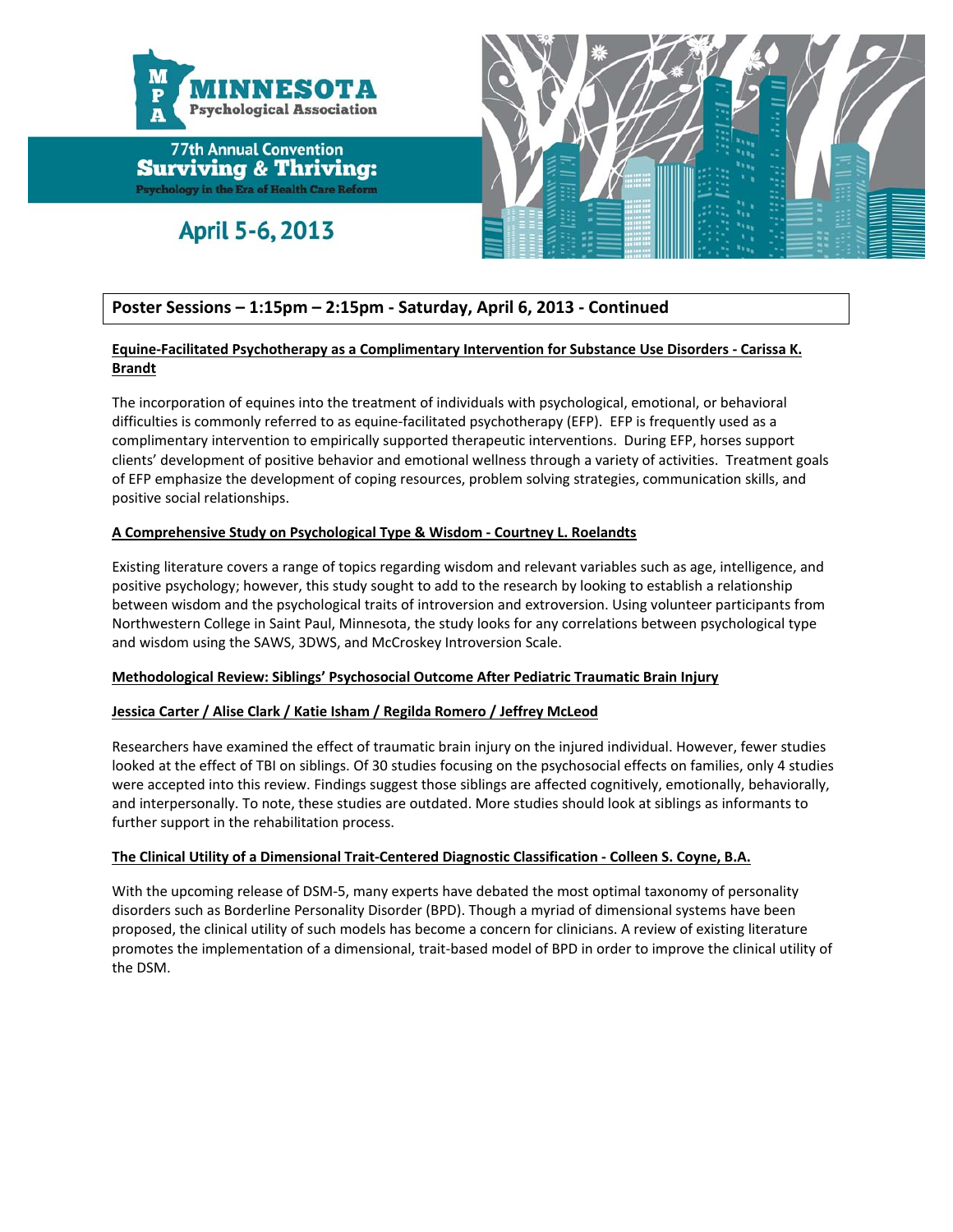![](_page_20_Picture_0.jpeg)

April 5-6, 2013

![](_page_20_Picture_3.jpeg)

#### **Concurrent Breakout Sessions – Saturday, April 6 – 2:15pm – 3:30pm**

**Mental Health Parity and the Patient Protection and Affordable Care Act: What mental health professions need to know going Forward Lake Minnetonka Ballroom F‐H**

Speaker: Kitty Westin, M.A., L.P.

Mental Health Parity (MHP) and the Affordable Care Act (ACA) are complex pieces of Federal legislation that were signed into law in 2008 and 2010 respectively. Kitty Westin, a nationally know mental health advocate, has spent hundreds of hours reviewing and analyzing these bills in order to help others understand what is included and what to expect when they are fully implemented. This workshop will provide attendees with a detailed information about how these laws will affect mental health delivery of services across Minnesota and the United States.

Continuing Education: 75 minutes

#### Fear & Reward Processing: Treatment Implications for those with Co-Occurring Disorders Lake of the Isles 1-3

Speaker: Michael Brunner, Ph.D., LP

In this workshop, I will present findings from the neurosciences, data from patients with mental health and chemical use problems served in a chemical health treatment program, and a model to conceptualize rational use of treatment interventions tailored to the specific needs of these patients. At the conclusion of the workshop, participants will have a practical and sound treatment model they can use with patients that is based on neurobiological realities of the human experience.

Continuing Education: 75 minutes

#### Veterans Living with Trauma: A Yoga-Based Approach to Symptom Reduction - Part 1 Cedar Lake 4-5

Speakers: Amy Moran, MA, RYT and Casey Linstad, CTRS

The Veterans Yoga Program (VYP) offers trauma‐sensitive yoga classes for Veterans at the Minneapolis VA Health Care System. VYP is co‐led by a recreation therapist and certified yoga instructor with a background in mental health and research. This collaborative approach to complementary care promotes physical, psychological, and spiritual accessibility of yoga practice. VYP participants report a reduction in trauma-related symptoms.

.Please note that an interactive and accessible yoga experiential activity is a part of this presentation.

Continuing Education: **To receive credit, both Parts I and II must be completed.** For Parts I and II, 145 minutes.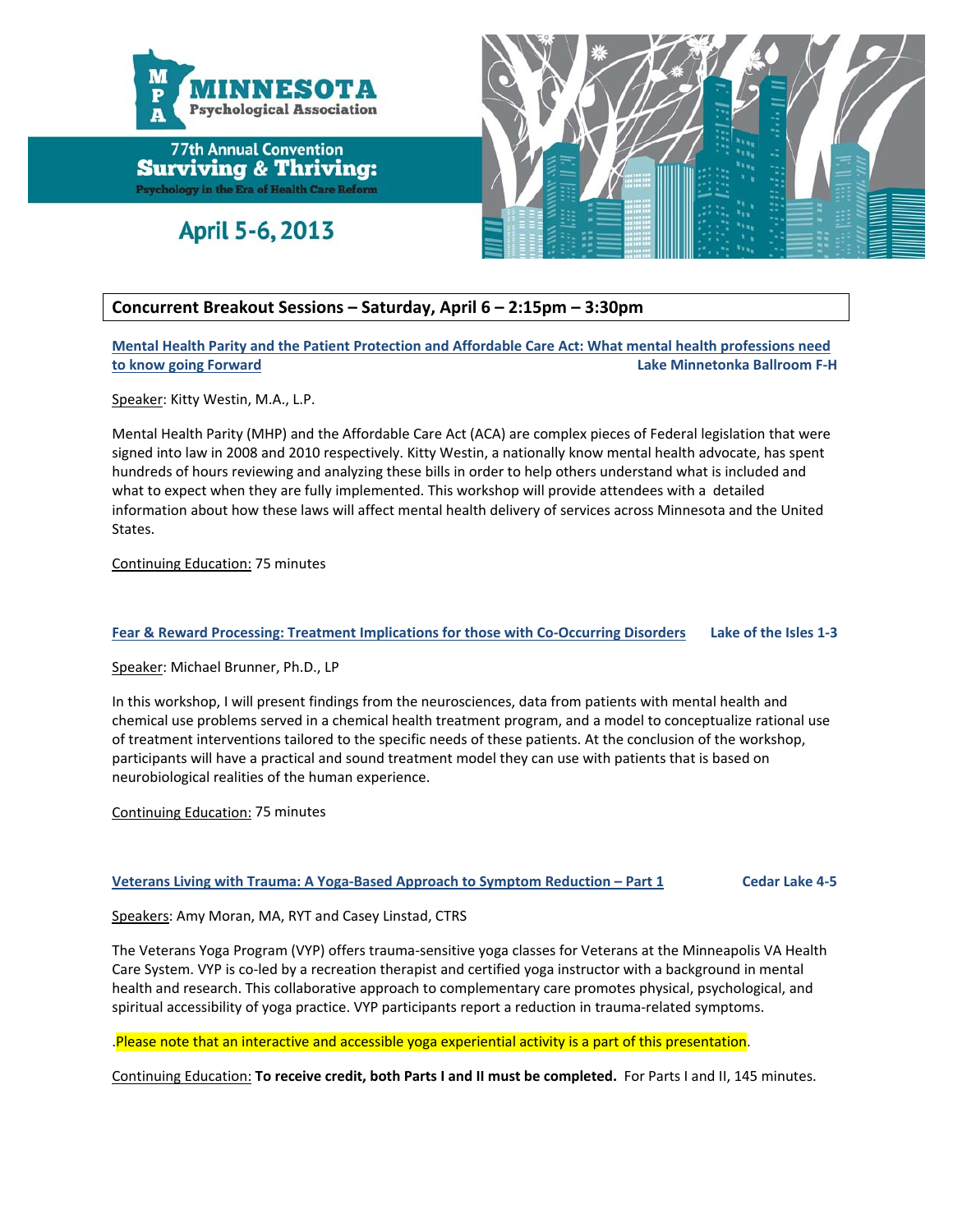![](_page_21_Picture_0.jpeg)

April 5-6, 2013

![](_page_21_Picture_3.jpeg)

#### **Concurrent Breakout Sessions – Saturday, April 6 – 3:45pm – 5:00pm**

**Public Service through Science: The MPA Marriage Equality Task Force Lake Minnetonka Ballroom F‐H**

Moderator: Margaret C. Charmoli, Ph.D., L.P.

Panelists: Katherine M. Slama, Ph.D., LP, Karen E. Wills, Ph.D., L.P.

Panelists will describe how Minnesota psychologists advocated successfully in 2011‐2012 to help defeat a proposed state constitutional amendment to prohibit same‐gender marriages. The Marriage Equality Task Force (METF) of the Minnesota Psychological Association (MPA) organized these advocacy efforts. This presentation will share lessons learned about using our science in psychological advocacy. It will describe (a) METF/MPA actions, (b) reactions of METF "participant observers" of the campaign, and (c) reactions of LGBTQ clients. No prerequisites.

Continuing Education: 75 minutes

#### **Analyzing Public Sexual Issues Lake of the Isles 1‐3**

Speaker: S. Margretta Dwyer, M.A. L.P.

Research has brought to light unknown facts about sexual problems; experience has brought even more but the public, for the most part is uninformed. Therefore, offending remains an unsolved problem with many myths surrounding it Newest information regarding sexual treatment and laws are covered in this presentation. What is counterproductive to the issues that face us, and their affect on individual's lives is analyzed. Longterm ramifications in society are critiqued. What responsibility do we have to foster a systemic change and improve sexual health in this area? What can be done?

#### Veterans Living with Trauma: A Yoga-Based Approach to Symptom Reduction - Part 2 Cedar Lake 4-5

Speakers: Amy Moran, MA, RYT and Casey Linstad, CTRS

The Veterans Yoga Program (VYP) offers trauma‐sensitive yoga classes for Veterans at the Minneapolis VA Health Care System. VYP is co‐led by a recreation therapist and certified yoga instructor with a background in mental health and research. This collaborative approach to complementary care promotes physical, psychological, and spiritual accessibility of yoga practice. VYP participants report a reduction in trauma-related symptoms.

Continuing Education: **To receive credit, both Parts I and II must be completed.** For Parts I and II, 145 minutes.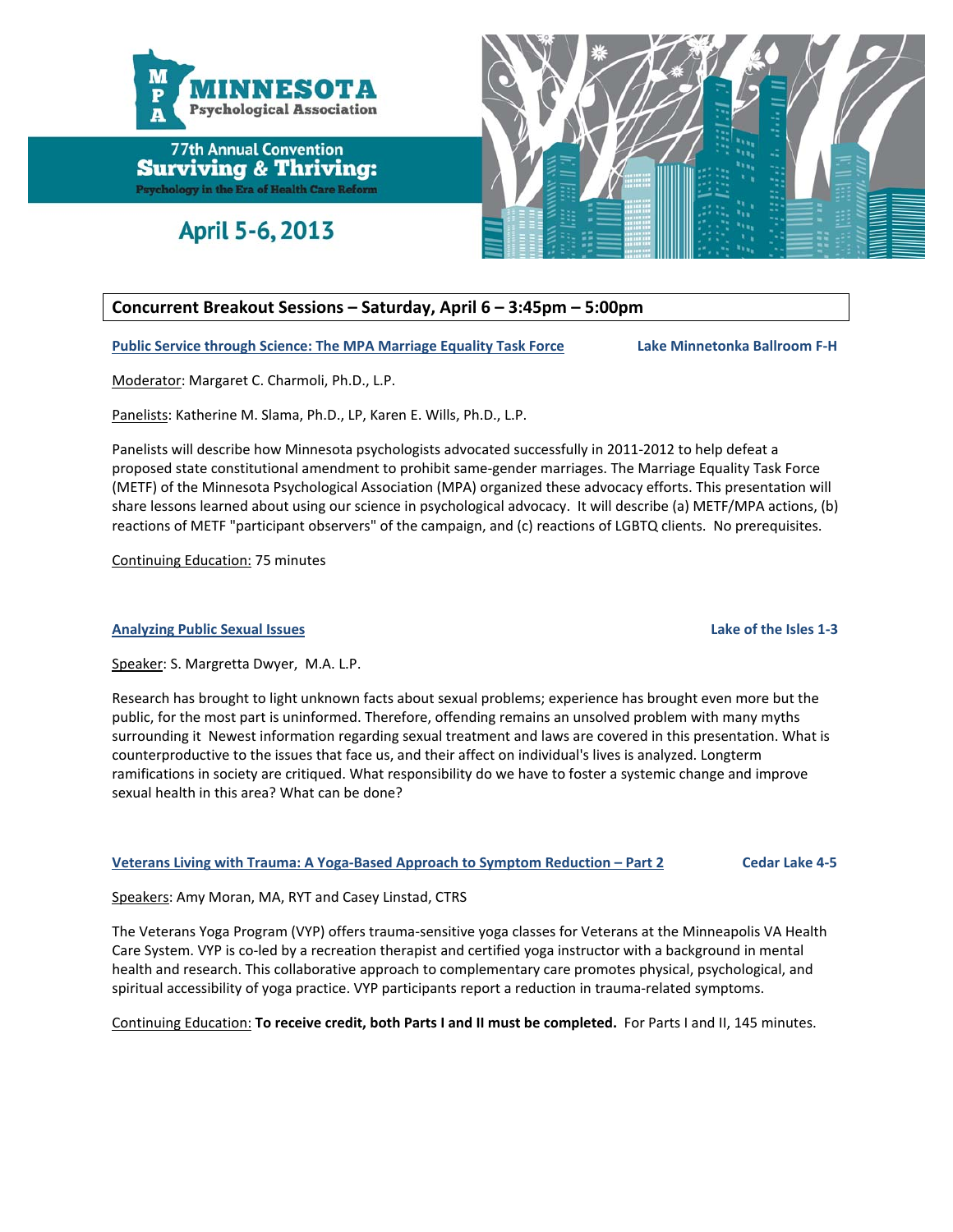![](_page_22_Picture_0.jpeg)

April 5-6, 2013

![](_page_22_Picture_3.jpeg)

# **Thank You Sponsors!**

**Scholarship**

**Maplewood Psychology**

**The Emily Program**

**Reception**

**Natalis Counseling & Psychology Solutions**

**Family Innovations**

**Midwest Center for Personal & Family Development**